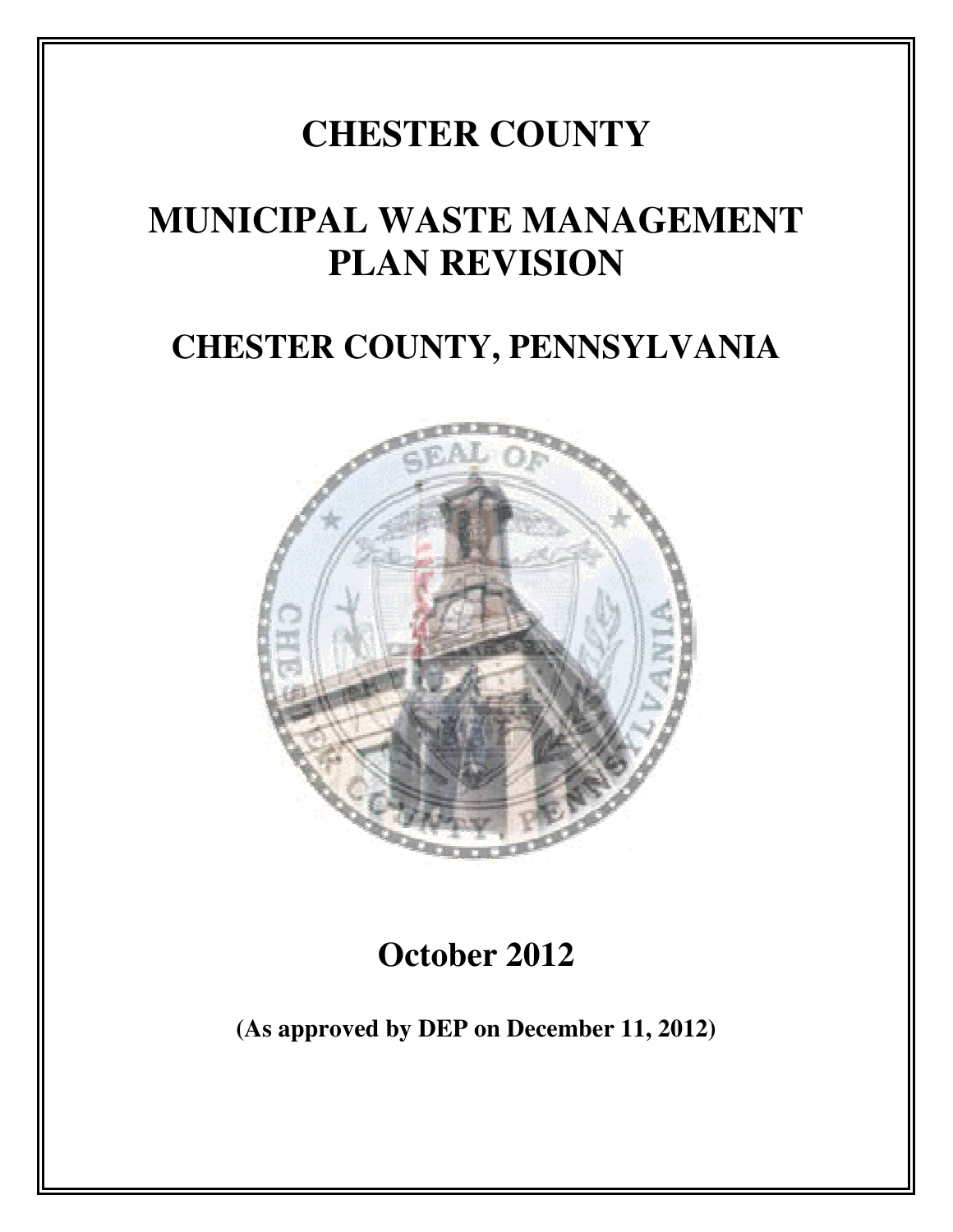### **CHESTER COUNTY**

### **MUNICIPAL WASTE MANAGEMENT PLAN REVISION**

### **CHESTER COUNTY, PENNSYLVANIA**

Prepared for: COUNTY OF CHESTER The Chester County Health Department Bureau of Environmental Health Protection

Prepared by:

Chester County Municipal Waste Management Plan Implementation Committee

October 2012

(As revised to conform to the December 11, 2012 approval of the Pennsylvania Department of Environmental Protection)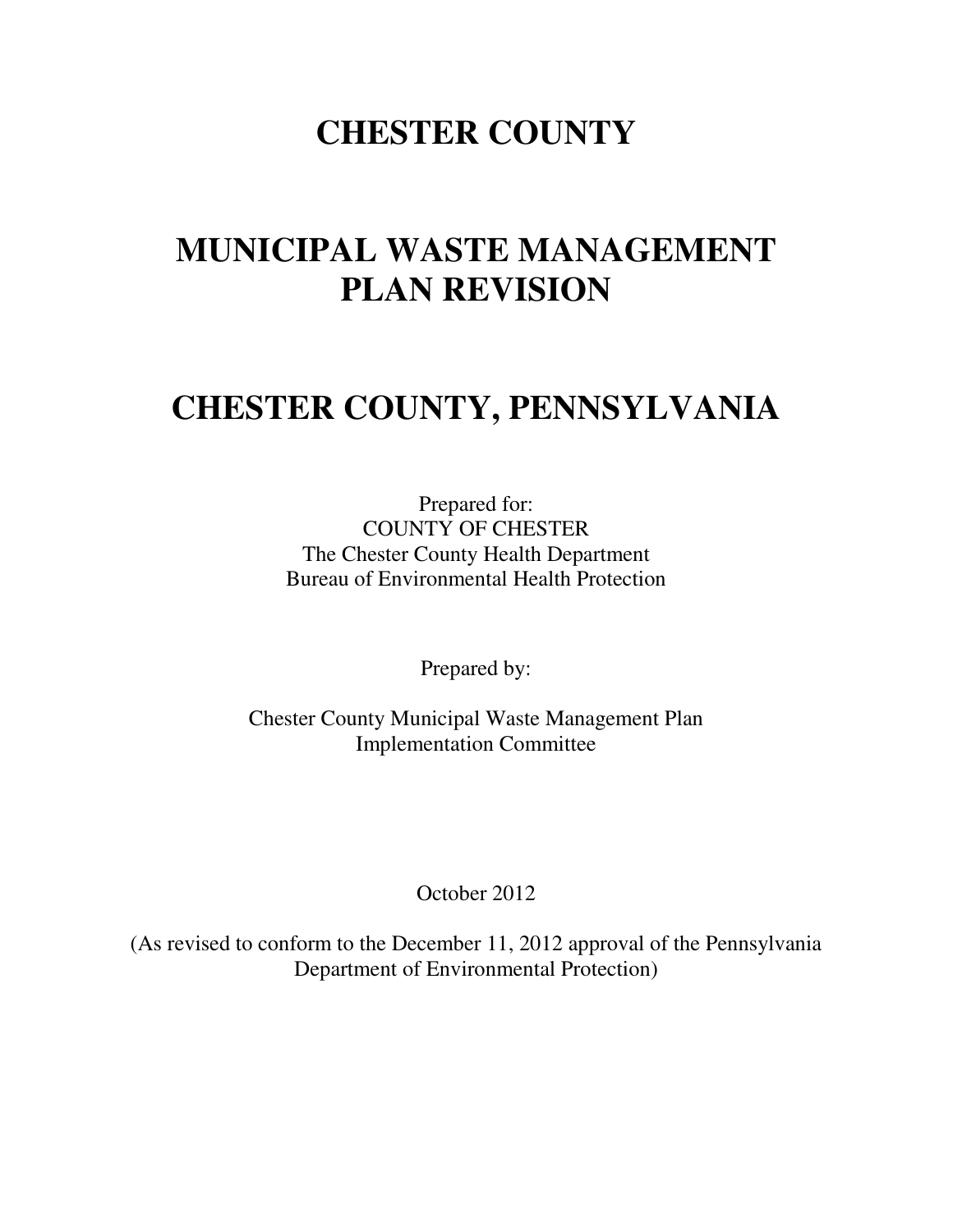|  | <b>TABLE OF CONTENTS</b> |
|--|--------------------------|
|--|--------------------------|

| 1.0                         | INTRODUCTION AND PUBLIC PARTICIPATION |                                               |   |
|-----------------------------|---------------------------------------|-----------------------------------------------|---|
|                             | 1.1                                   | Purpose                                       |   |
|                             | 1.2                                   | Written Notice to DEP                         |   |
|                             | 1.3                                   | Formation of Solid Waste Advisory Committee   |   |
|                             | 1.4                                   | Municipal Input                               | 3 |
|                             | 1.5                                   | Solid Waste Implementation Committee          | 3 |
| <b>PLAN REVISION</b><br>2.0 |                                       |                                               | 3 |
|                             | 2.1                                   | Revision to Section 2.2 of 2009 Plan Revision | 3 |

#### **Appendices**

| Appendix A: October 14, 2011 Health Department Letter to DEP             |
|--------------------------------------------------------------------------|
| Appendix B: May 29, 2012 Letter from DEP to Health Department            |
| Appendix C: September 6, 2012 Health Department Letter to SWAC Members   |
| Appendix D: August 29, 2012 SWAC Meeting Minutes                         |
| Appendix E: October 14, 2011 Health Department Letter to Municipalities  |
| Appendix F: September 6, 2012 Health Department Letter to Municipalities |
| Appendix G: Table 1 Chester County Municipal Recycling Program Summary   |
| Appendix H: Table 4 List of Chester County By-Pass Facilities            |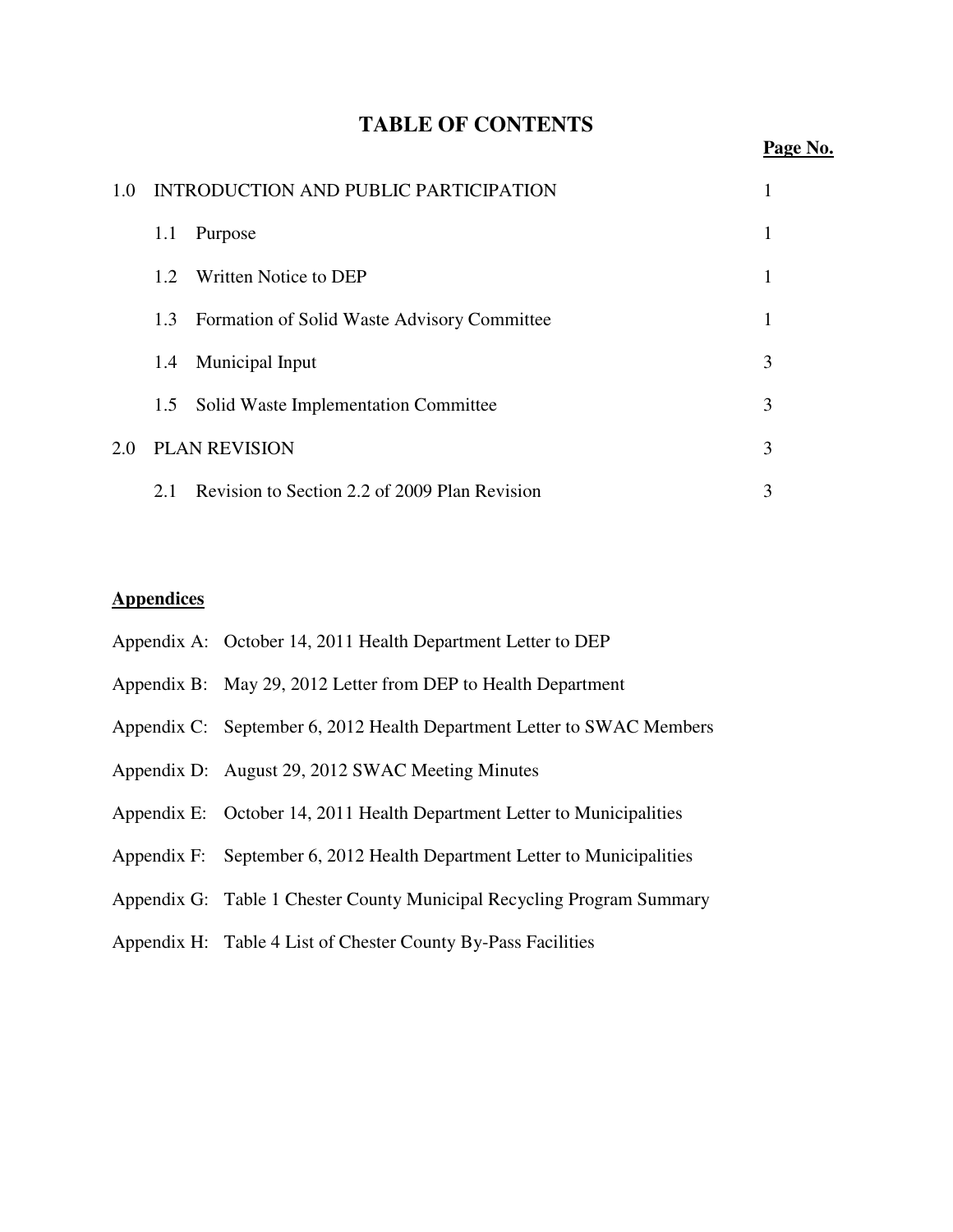#### **1.0 INTRODUCTION AND PUBLIC PARTICIPATION**

#### **1.1 Purpose**

The County of Chester has developed this revision to its Chester County Municipal Waste Plan to (1) update Table 1 Chester County Municipal Recycling Program Summary to add new municipalities that are now required to recycle due to increased populations identified in the 2010 census; (2) update Table 4 Chester County By-Pass Disposal Facilities to delete a facility that has reached capacity and add a new facility that had petitioned to be included in the Chester County Municipal Waste Plan; and, (3) add further clarification to Section 3.3 Enforcement. By letter dated December 11, 2012, the Department of Environmental Protection ("DEP") approved the revision to the Plan to update Table 1 as set forth in Appendix G, and the revision to the Plan to update Table 4 as set forth in Appendix H. The December 11, 2012 letter found the proposed revision to Section 3.3 to be incomplete, and accordingly, the language proposing to clarify Section 3.3 is removed from the Plan.

#### **1.2 Written Notice to DEP.**

Section 272.252(a) of the Department of Environmental Protection's regulations require written notice to DEP when plan revision development begins. By letter dated October 14, 2011, the County Health Director sent written notice to DEP of the commencement of plan revision development. The October 14, 2011 letter is set forth in Appendix A. In a letter dated May 29, 2012, DEP confirmed that the proposed revision constituted a non-substantial revision to the Chester County Municipal Waste Plan. The May 29, 2012 letter is set forth in Appendix B.

#### 1.3 Formation of Solid Waste Advisory Committee

Chester County convened its Solid Waste Advisory Committee (Advisory Committee) as outlined in 25 Pa. Code §§272.252(c)(2) and 272.202 on August 29, 2012. The following is a list of Advisory Committee members that served during preparation of the Plan Revision: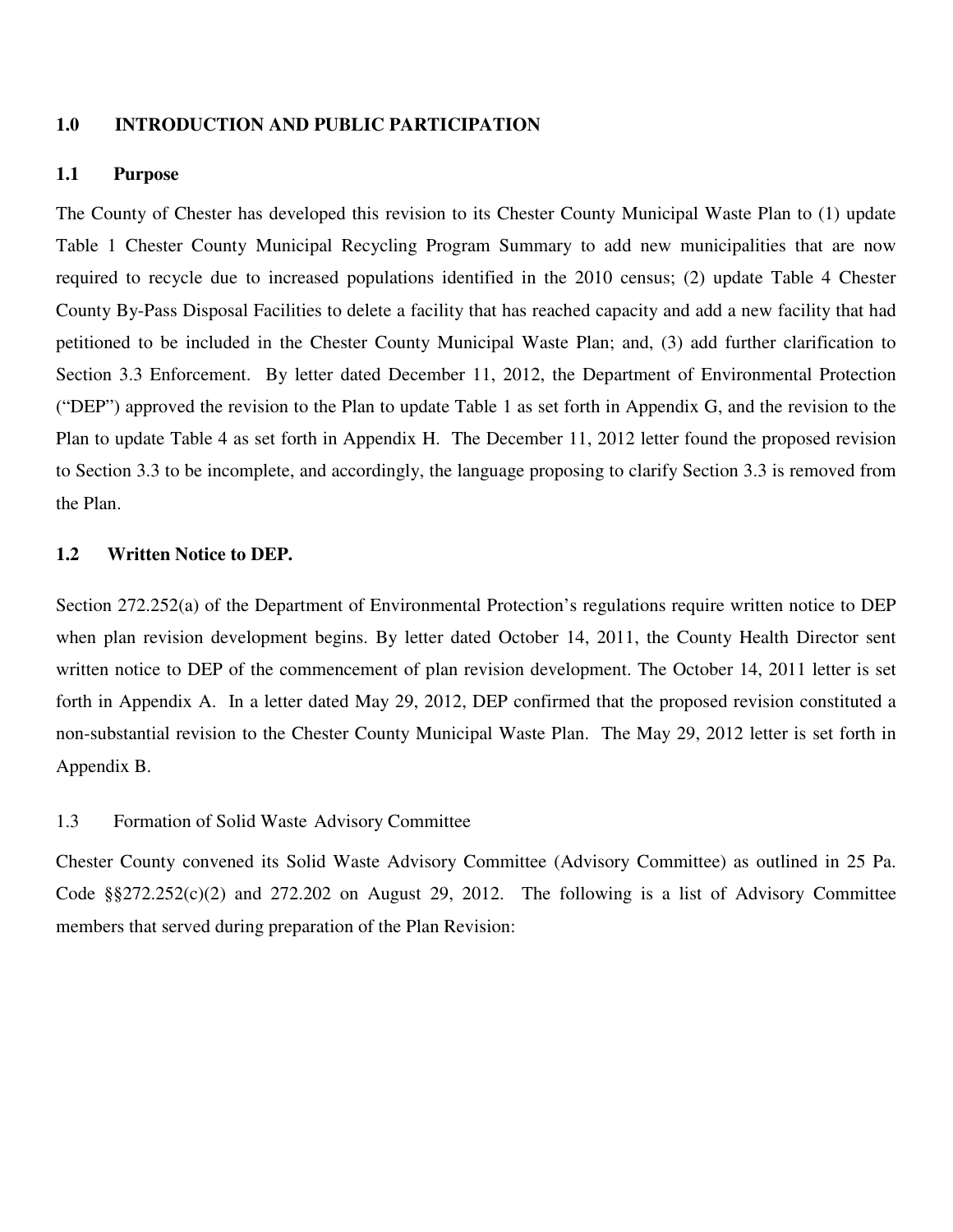#### **CHESTER COUNTY**

#### **SOLID WASTE ADVISORY COMMITTEE**

Don Wilkinson City of Coatesville Robin Marcello Penn Township Anthony Blosenski A.J. Blosenski, Inc.<br>
Charles Blosenski Charles Blosenski L

Margaret Rivello Chester County Health Department Nancy Fromnick Chester County Recycling Coordinator Mary Alice Reisse Pennsylvania Department of Environmental Protection Robert Watts Executive Director, Chester County Solid Waste Authority William G. Stullken Manager, Southeastern Chester County Refuse Authority Carrie J. Conwell Chester County Planning Commission Robert G. Struble, Jr. Executive Director, Brandywine Valley Association Greg Prowant Caln Township Board of Commissioners Terry Woodman Manager, East Whiteland Township Kevin Hennesey North Coventry Township Tommy Ryan West Bradford Township Brian Watson Phoenixville Borough Paul Bickhart Recycling Express, Incorporated Charles Blosenski Charles Blosenski Disposal Mark Pedersen Republic Services, Inc. **Mark Harlacker** Interstate Waste Services Vince Carosella Armstrong & Carosella, PC

The members of the Advisory Committee represent diverse interests, including all classes of municipalities, private industry, waste haulers, disposal facilities, recycling centers, and public interest groups.

25 Pa. Code  $\S272.252(c)(3)$  requires the County to submit a copy of the proposed non-substantial plan revision to the Advisory Committee at least 30 days before submitting the proposed plan revision to DEP. The County submitted a copy of the proposed plan revision to the Advisory Committee on September 6, 2012. 25 Pa. Code §272.252(c)(3) also requires that the Advisory Committee meet to review the plan and make comment. The Advisory Committee met on August 29, 2012. The committee meeting was moderated by Chester County Health Department Director Margaret C. Rivello. The County Health Director recorded minutes of the Advisory Committee meeting. A summary of comments received from the Advisory Committee is included in Appendix D.

#### 1.4 Municipal Input

By letter dated October 14, 2011, the County Health Director sent written notice to all Chester County municipalities that the County of Chester was undertaking a revision to its Municipal Waste Plan. This October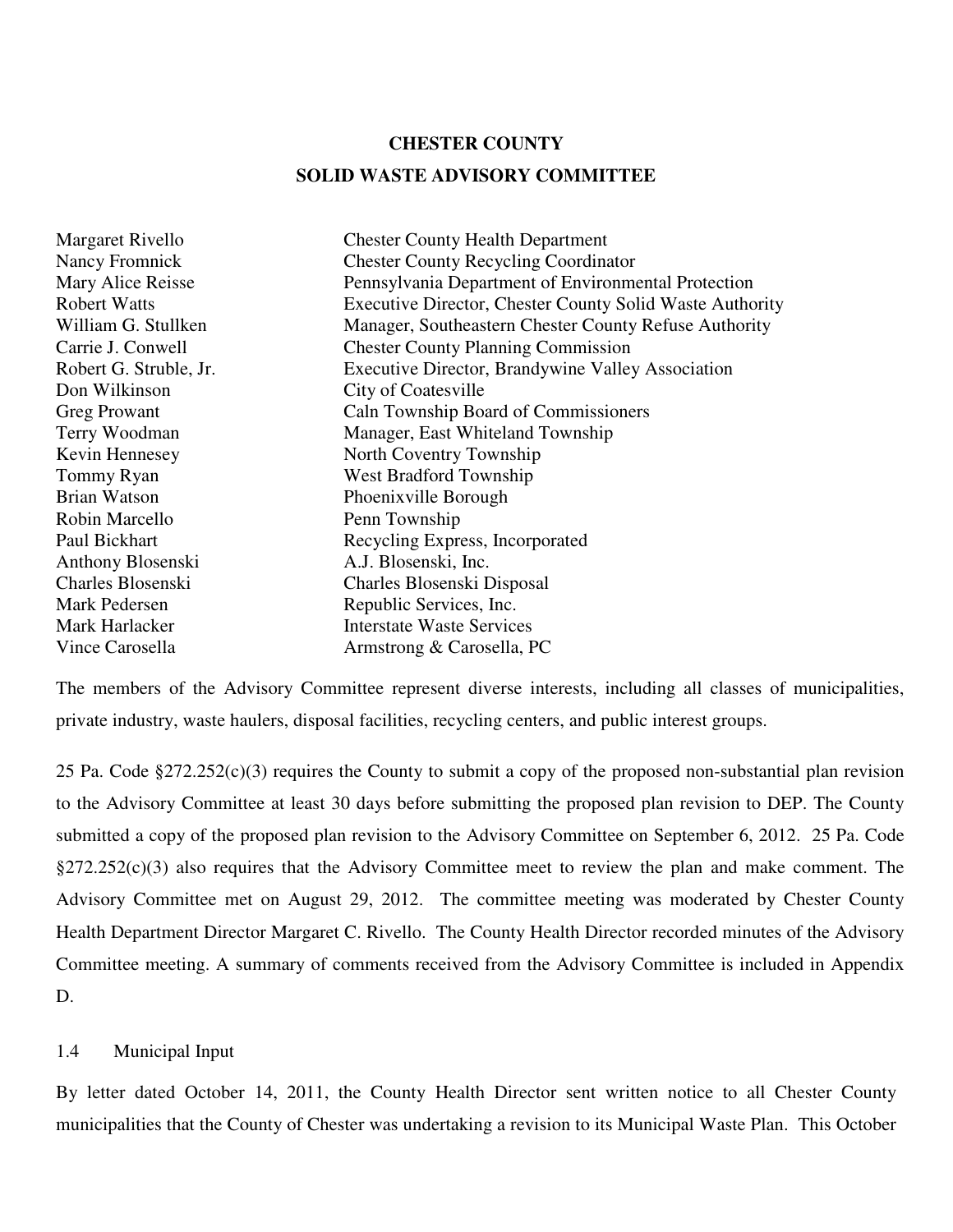14, 2011 letter is set forth in Appendix E. 25 Pa. Code §272.252(c)(3) requires the County to submit a copy of the proposed non-substantial plan revision to each municipality in the County at least 30 days before submitting the proposed plan revision to DEP. The County submitted the proposed plan revision to the municipalities on September 6, 2012. A copy of the municipal letter is set forth in Appendix E.

#### **1.5 Solid Waste Implementation Committee**

In accordance with the 2009 Plan Revision a working committee has been created to: (a) review progress made executing the Plan Revision; and (b) resolve any issues related to implementing the County Municipal Waste Management Plan. This committee, named the Solid Waste Implementation Committee (Implementation Committee), has and will continue to be represented by two representatives of each Authority and one representative of the County. At their September 30, 2011 meeting, the Implementation Committee began the process for developing this Plan Revision. Implementation Committee members also participated in the SWAC meeting held August 29, 2012.

#### **2.0 PLAN REVISION**

#### **2.1 Revision to Table 1**

Table 1 Chester County Municipal Recycling Program Summary was updated to include the additional municipalities who are now required to provide mandatory recycling as identified by the 2010 census. It was also modified to include two new composting sites and to delineate curbside programs provided through a municipality or through specific homeowner contracts. Revised Table 1 is set forth in Appendix G.

#### **2.2 Revision to Table 4**

Table 4 List of Chester County By-Pass Disposal Facilities was amended to add one facility, GROWS North Landfill, and delete one facility, GROWS Landfill. Revised Table 4 is set forth in Appendix H.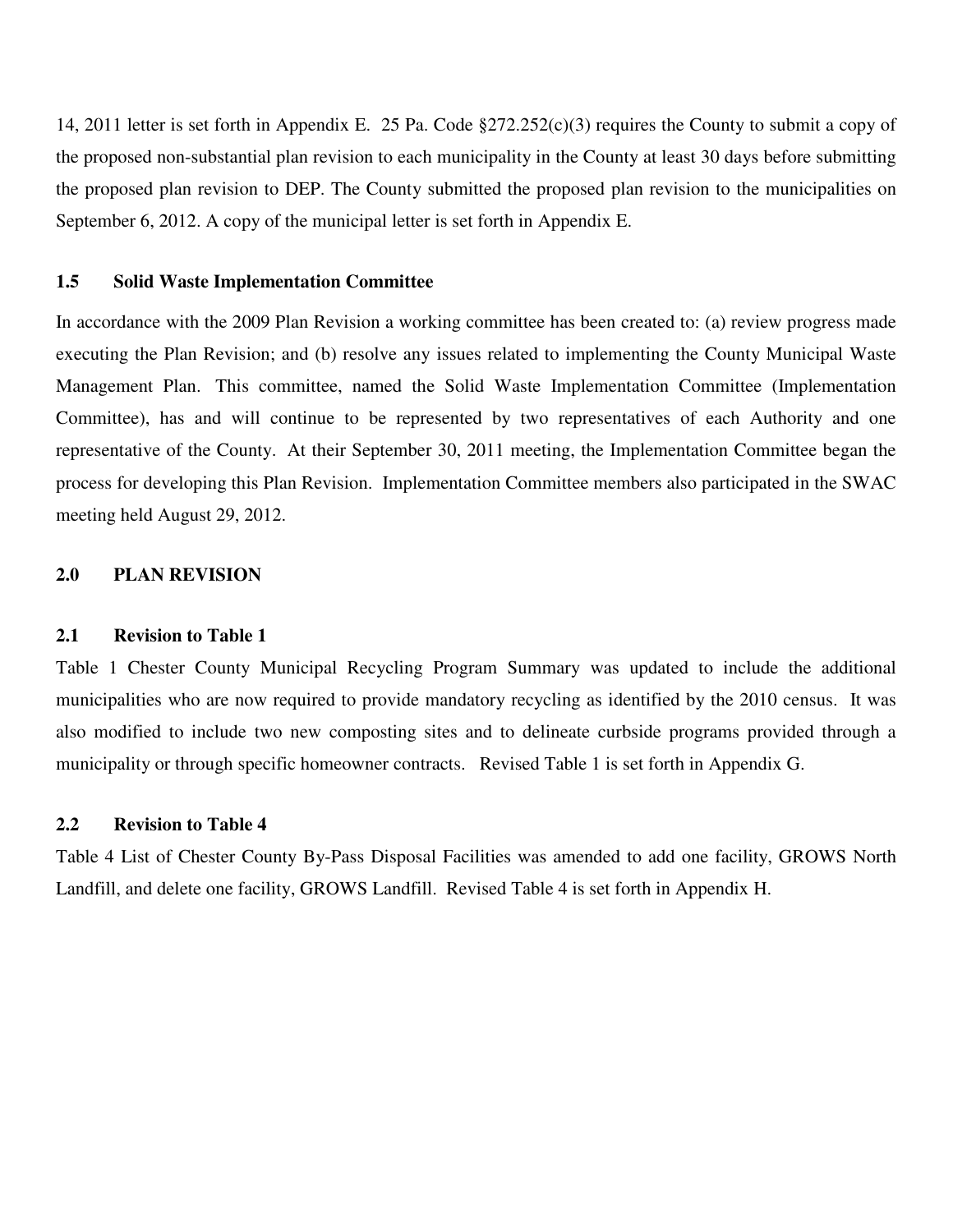Appendix A

October 14, 2011 Health Department Letter to DEP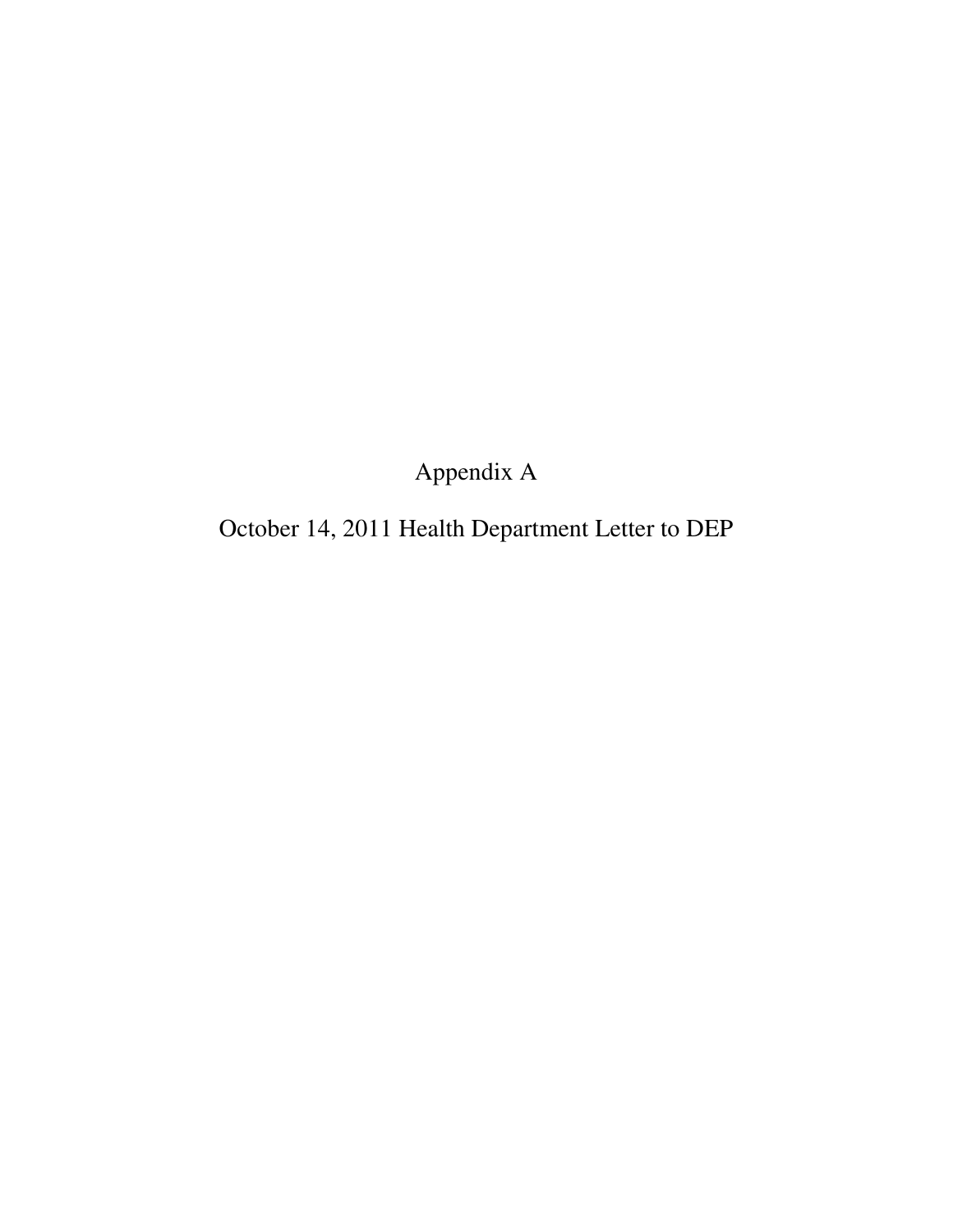#### **THE COUNTY OF CHESTER**



**COMMISSIONERS** Terence Farrell Kathi Cozzone Ryan Costello

MARGARET C. RIVELLO, M.B.A. County Health Director

COMMISSIONERS<br>
Terence Farrell<br>
Kathi Cozzone<br>
Ryan Costello<br>
MARGARET C. RIVELLO, West Chester, PA 19380-0990 DEPARTMENT Chester County Government Services **Center** 601 Westtown Road, Suite 290 West Chester, PA 19380-0990 Chester County Government Services<br>Center<br>601 Westtown Road, Suite 290<br>West Chester, PA 19380-0990<br>610-344-6225FAX: 610-344-6727 www.chesco.org/health



October 14, 2011

Ms. Mary Alice Reisse Environmental Protection Specialist Planning & Recycling Unit Pa Dept of Environmental Protection/Se Region 2 East Main Street Norristown Pa 19401

Dear Mrs. Reisse:

This letter is official notification to the PA Department of Environmental Protection that in October 2011 the County of Chester began the process to complete a fourth revision of its Chester County Solid Waste Management Plan (1990) as provided for and required by the Municipal Waste Planning, Recycling and Waste Reduction Act (Act 101 of 1988). Pa Dept of Environmental Protection/Se Region<br>2 East Main Street<br>Norristown Pa 19401<br>Dear Mrs. Reisse:<br>This letter is official notification to the PA Department of Environmental Protection that in October 2011 the County<br>o

The proposed revision, which follows the March 2007 Plan revision, is deemed by the County to be a non-substantial plan revision pursuant to §272.252(a) of Act 101. There will be no significant changes to any of the programs outlined in the March 2007 Plan revision. We are adding three secondary/designated sites to the Plan which can take Chester in the March 2007 Plan revision. We are adding three secondary/designated sites to the Plan which can take Chester<br>County generated municipal waste that either of our primary sites (Lanchester and SECCRA Landfills) cannot manage. In addition, we are updating Table I, Chester County Municipal Recycling Program Summary. ere will be no significant changes to any of the programe secondary/designated sites to the Plan which can take<br>primary sites (Lanchester and SECCRA Landfills) can<br>r County Municipal Recycling Program Summary.<br>th in the 25

Chester County is following the procedures as set forth in the 25 PA Code – Chapter 272 regulations with regard to the plan revision process. The Solid Waste Advisory Committee will participate in this process, reviewing the County's proposed Plan revision.

As required under Act 101, the County has also notified all 73 municipalities in Chester County, PA that the Plan revision process has started. the plan revision process. The Solid Waste Advisory Committee will participate in this process, reviewing<br>County's proposed Plan revision.<br>As required under Act 101, the County has also notified all 73 municipalities in Ch

If you have any questions, I can be reached directly at  $610\,344-6233$  or by email at mrivello@chesco.org.

Sincerely,

Margaret C. Rivella

Margaret C. Rivello, MBA County Health Director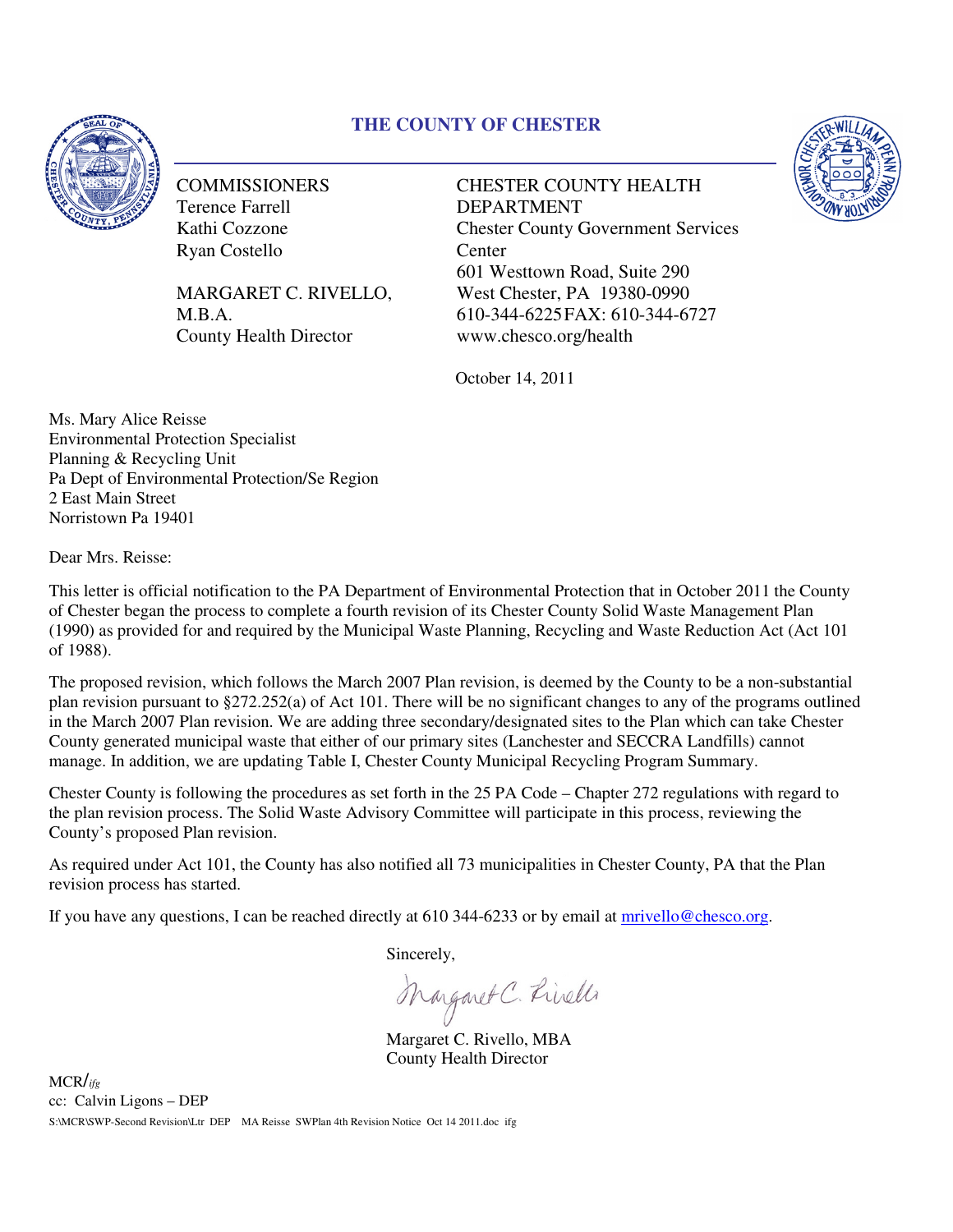Appendix B

May 29, 2012 DEP Letter to Health Department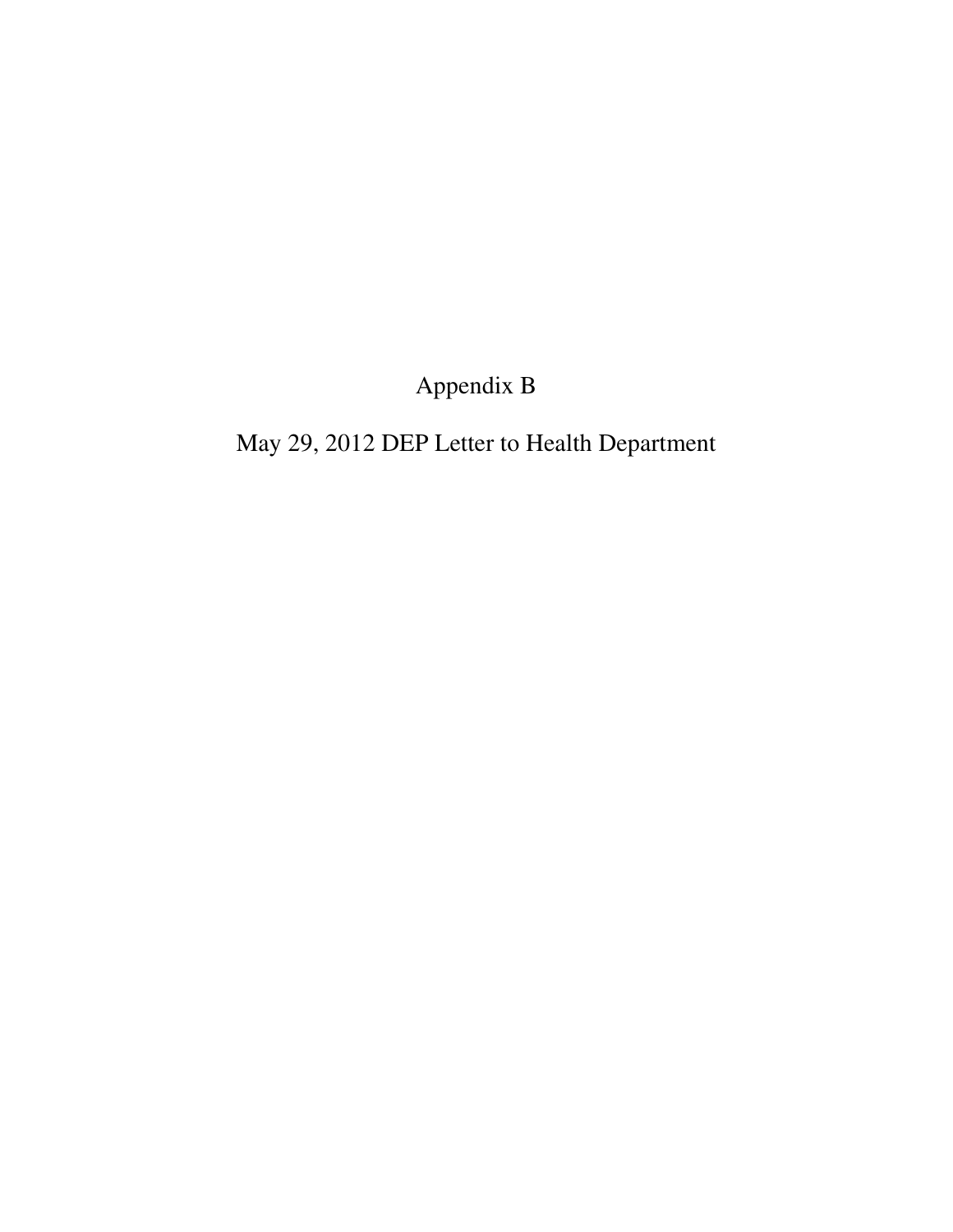

May 29, 2012

Ms. Margaret C. Rivello, MBA County Health Director **Chester County Health Department** 601 Westtown Road, Suite 295 West Chester, PA 19380-0990

Chester County Solid Waste Management Plan Re:

Dear Ms. Rivello:

This is in response to your letter of October 14, 2011, requesting clarification of the Act 101 Planning requirements relative to a proposed revision of the Chester County Solid Waste Management Plan (Plan). The Department considers a proposal to update the Municipal Recycling Program Summary and the list of By-Pass Disposal Facilities as a nonsubstantial revision to the Plan, provided these are the only revisions to the Plan.

If you have any further questions concerning these requirements or need assistance with the revision process, please contact Ms. Mary Alice Reisse at 484.250.5754.

Sincerely,

Calvin E. Ligons

Recycling and Planning Coordinator Waste Management Program

Ms. Reisse cc: Re 30 (dh12wm) 150-14

Southeast Regional Office | 2 East Main Street | Norristown, PA 19401-4915

484.250.5960 | Fax 484.250.5961

Printed on Recycled Paper (AD)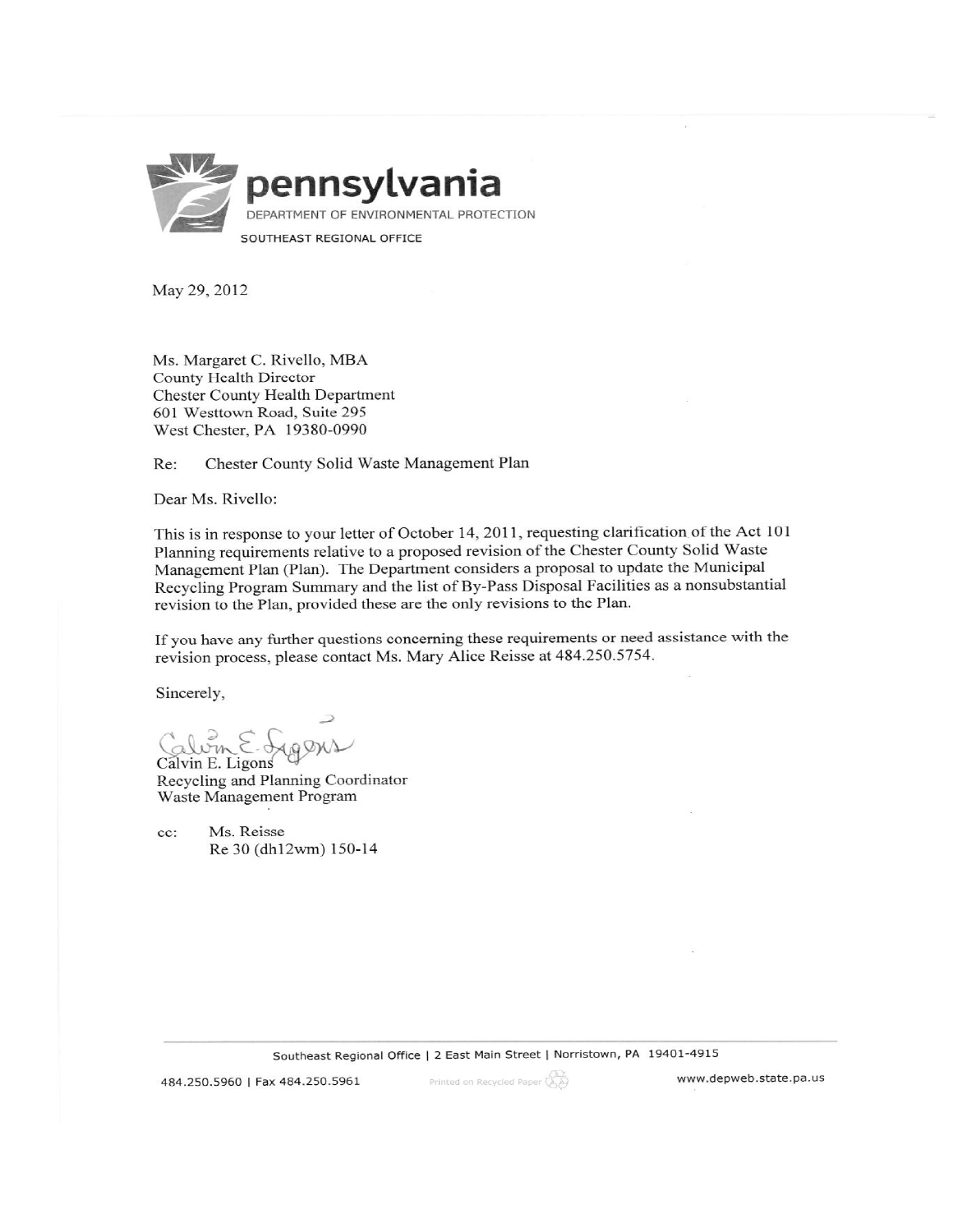### Appendix C

September 6, 2012 Health Department Letter to Municipalities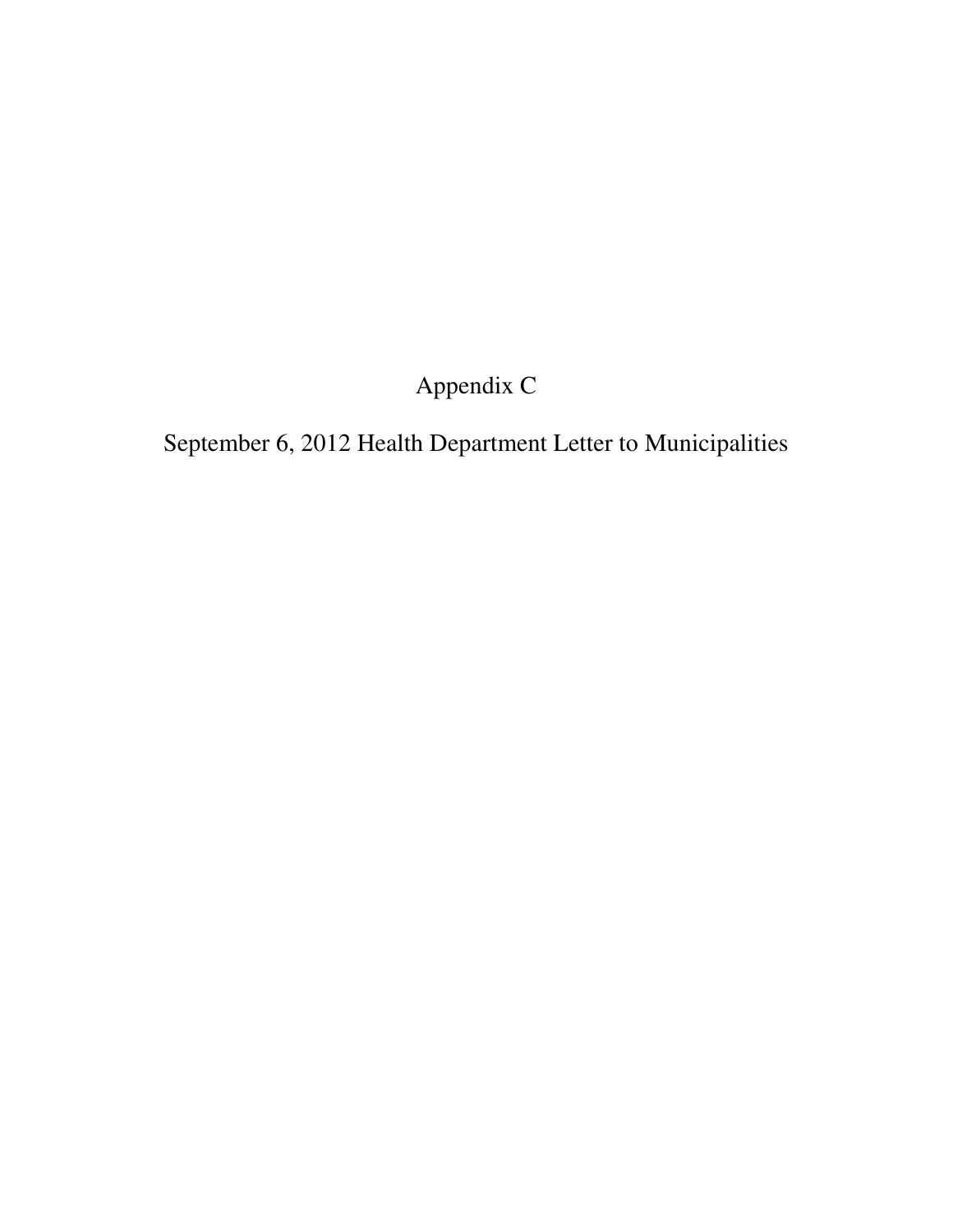

# **THE COUNTY OF CHESTER**

**COMMISSIONERS** Terence Farrell Kathi Cozzone Ryan Costello

MARGARET C. RIVELLO, M.B.A. County Health Director

COMMISSIONERS<br>
Terence Farrell<br>
Kathi Cozzone<br>
Ryan Costello<br>
MARGARET C. RIVELLO, West Chester, PA 19380-0990 DEPARTMENT Chester County Government Services **Center** 601 Westtown Road, Suite 290 West Chester, PA 19380-0990 610-344-6226FAX: 610-344-6727 www.chesco.org/health



September 6, 2012

TO: Chester County Solid Waste Advisory Committee

FROM: Margaret C. Rivello, MBA County Health Director

SUBJECT: Chester County Waste Management Plan Revision

On behalf of the Chester County Commissioners I am forwarding a copy of the proposed revision to the Chester County Municipal Waste Management Plan. The County of Chester has developed this revision to (1) update Table 1 Chester County Municipal Recycling Program Summary to add new municipalities that are now required to recycle due to increased populations identified in the 2010 census; (2) update Table 4 Chester On behalf of the Chester County Commissioners I am forwarding a copy of the proposed revision to the Chester County Municipal Waste Management Plan. The County of Chester has developed this revision to (1) update Table 1 C petitioned to be included in the Chester County Municipal Waste Plan; and, (3) add further clarification to Section 3.3 Enforcement. petitioned to be included in the Chester County Municipal Waste Plan; and, (3) add further clarification t<br>Section 3.3 Enforcement.<br>As required by Act 101, we are submitting this non-substantial plan revision to each munic Kadii Cozzone<br>
Expected Chester County Government Services<br>
Ryan Costello<br>
MARGARET C. RIVELLO,<br>
Coll West Chester, PA 19380-0990<br>
M.B.A.<br>
County Health Director<br>
September 6, 2012<br>
Chester County Solid Waste Advisory Comm

Chester County and to members of the Solid Waste Advisory Committee. The next step will be to have this revision formally approved by the Chester County Commissioners at one of their public meetings and then submit it to the Pennsylvania Department of Environmental Protection for final review and approval. revision formally approved by the Chester County Commissioners at one of their public meetings and then<br>submit it to the Pennsylvania Department of Environmental Protection for final review and approval.<br>If you have any qu

MCR/*ifg*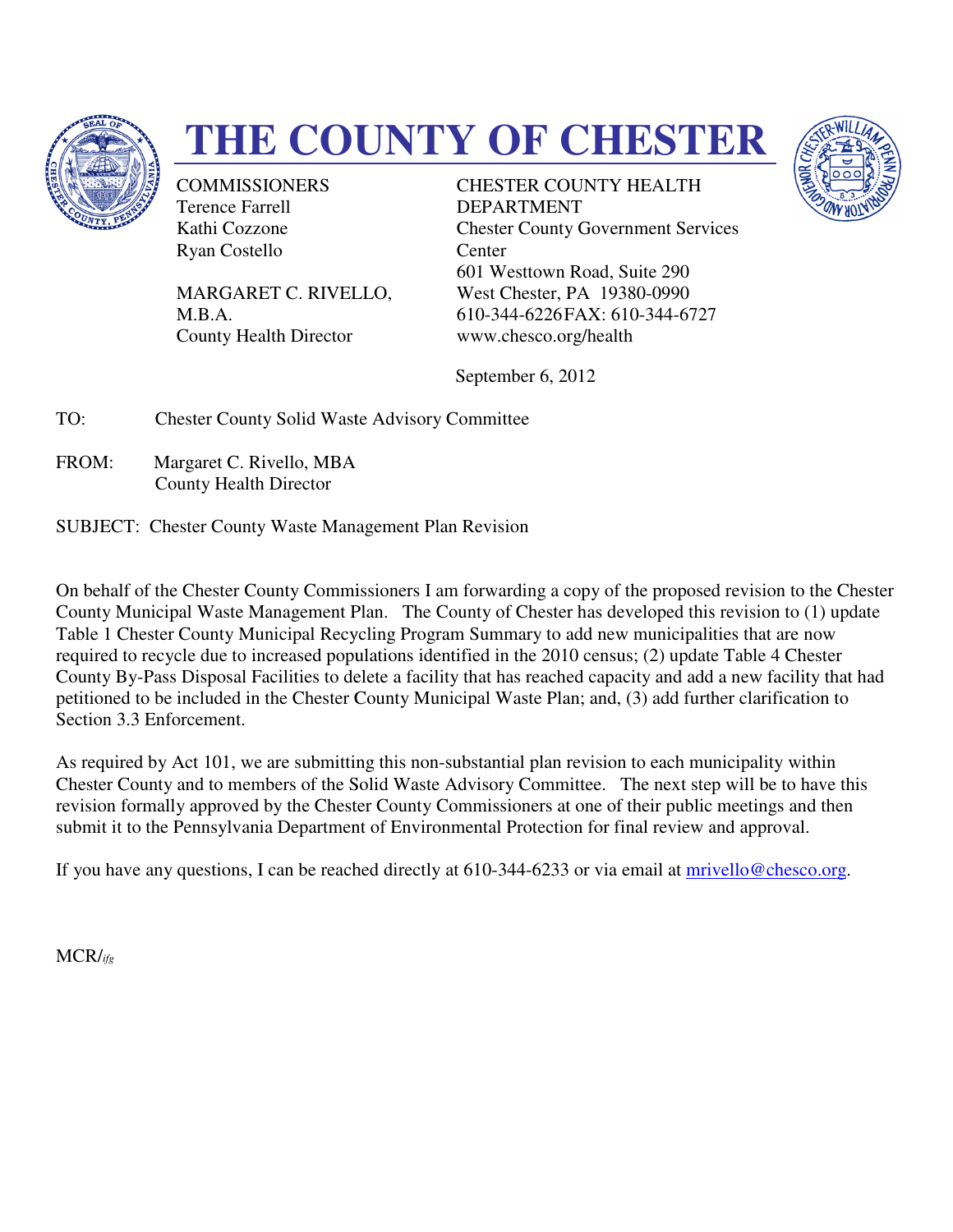### Appendix D

August 29, 2012 Solid Waste Authority Committee Meeting Minutes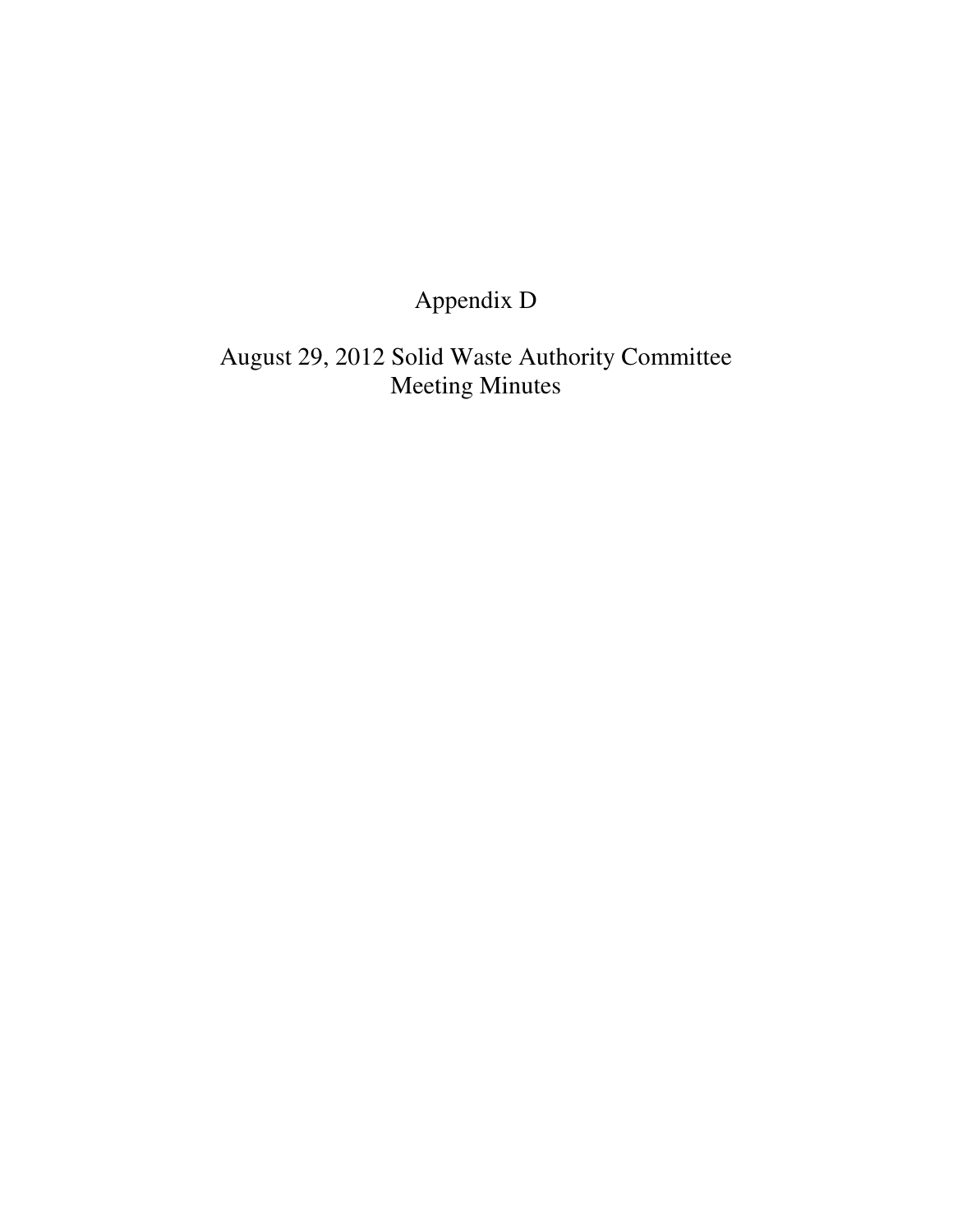#### **Solid Waste Advisory Committee**

August 29, 2012

Present: A. J. Blosenski, Inc. Charles Blosenski Disposal Brandywine Valleys Association/Robert Struble Chester County Health Department/Margaret Rivello Chester County Planning Commission/Carrie Conwell Chester County Recycling Coordinator/Nancy Fromnick Chester County Solicitor's Office/Tom Abrahamsen Chester County Solid Waste Authority/Bob Watts East Whiteland Township/Terry Woodman Lamb McErlane/Vince Pompo North Coventry Township/Kevin Hennessey Penn Township/Robin Marcello Pennsylvania DEP/Mary Alice Reisse Phoenixville Borough/Brian Watson Recycling Express/Paul Bickhart Republic Services, Inc/Mark Pedersen Southeastern Chester Co Refuse Authority/Bill Stullken West Bradford Township/Tommy Ryan

Meeting began with a roll call to record attendance on the conference call.

Margaret Rivello began by reporting that the meeting was called to discuss and review the proposed changes (fourth revision) to the Chester County Municipal Waste Management 2007 Plan.

Nancy Fromnick provided an overview of the changes to Table I Chester County Municipal Recycling Program Summary. Changes made to column one titled "Mandated" were a result of the recent census. Nancy clarified column two titled "Curbside," indicating by a "x" those municipalities that have contracted with a specific vendor or have their own employees do the collections and a "HO" when the municipality allows individual homeowners to contract with any vendor. Nancy continued that the fourth column "Composting Site" reflected two new sites. She clarified that the "x" reflected the municipality in which the site existed, noting that some other municipalities may be co-using the composting site. Mary Alice Reisse added that DEP does not require every municipality to have a composting site.

Margaret spoke to the changes to Table 4 List of Chester County By-Pass Disposal Facilities. GROWS will be eliminated as this facility is closed and GROWS North would be added as they have petitioned to be included. Bob Watts asked that one of the other by-pass facilities currently listed in the Plan be eliminated as they have been noncompliant.

During the discussion that followed, it was noted that there is not existing language in the current plan to allow for a by-pass facility to be eliminated from the Plan because of noncompliance. Vince Pompo spoke to the change that he had recommended to Section 3.3. Enforcement noting that this generic language would allow the Primary Facilities to not grant written permission to take waste to another facility to a by-pass facility that was out of compliance.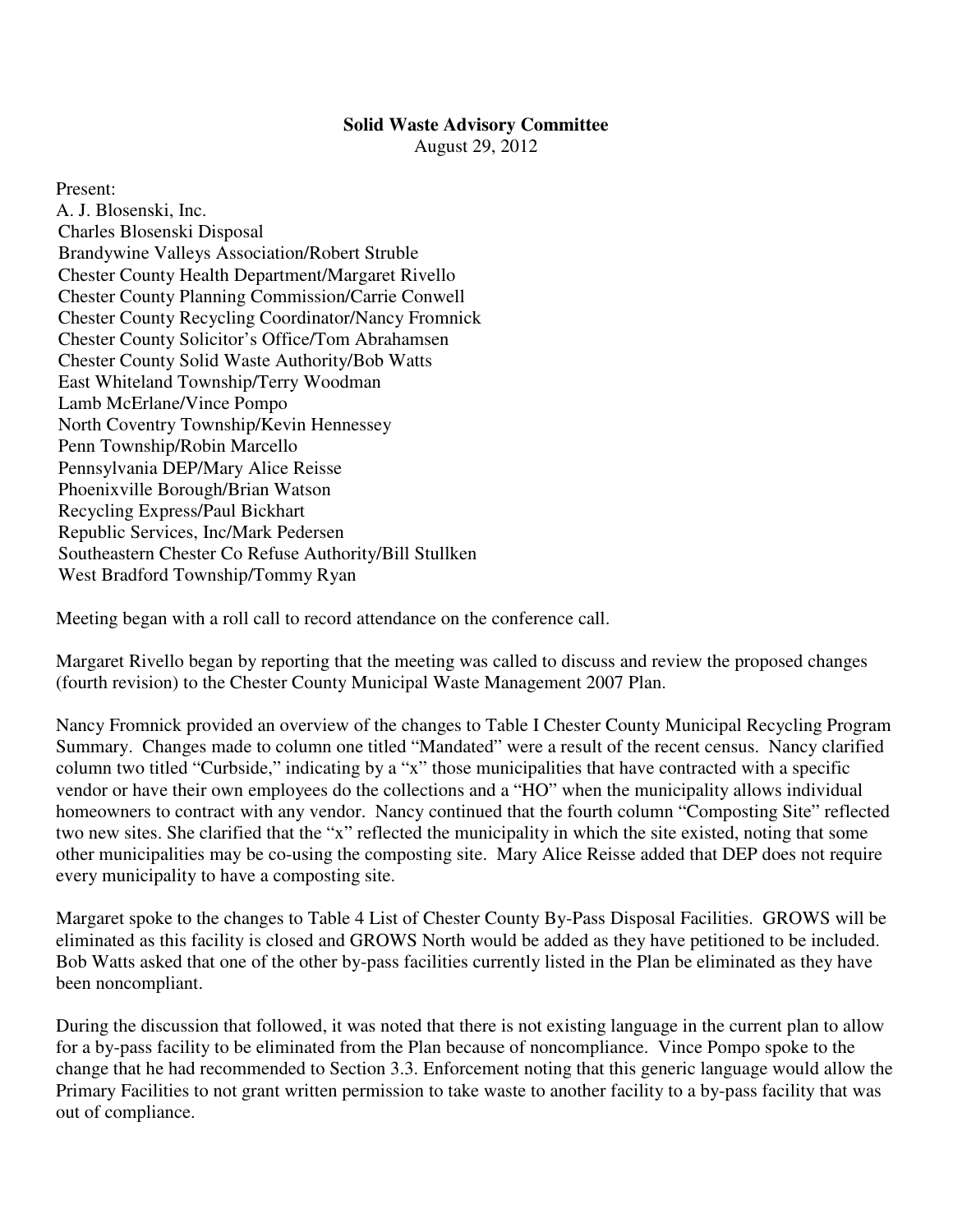After much discussion, Terry Woodman made a motion which was seconded by Robin Marcello to add the following language to Section 3.3. Enforcement:

A. Addition to Section 3.3 of the Plan

In addition, any waste disposal facility designated as a By-Pass Disposal Facility must fully comply with the Chester County Municipal Waste Management Plan and the Designated Sites Ordinance. Upon the failure to so comply following notice from a Primary Disposal Facility, the Primary Disposal Facility shall withhold authorization to divert municipal waste to the By-Pass Disposal Facility until compliance is achieved.

Margaret asked for a verbal vote by all participants on the conference call. There were no dissenting votes; the motion passed by consensus.

Margaret asked if there were any other issues to be raised regarding revision four. None were raised.

Margaret asked if there were any other items of business that should be discussed at this time. None were raised.

Robin Marcello moved and Terry Woodward seconded a motion that the meeting be adjourned.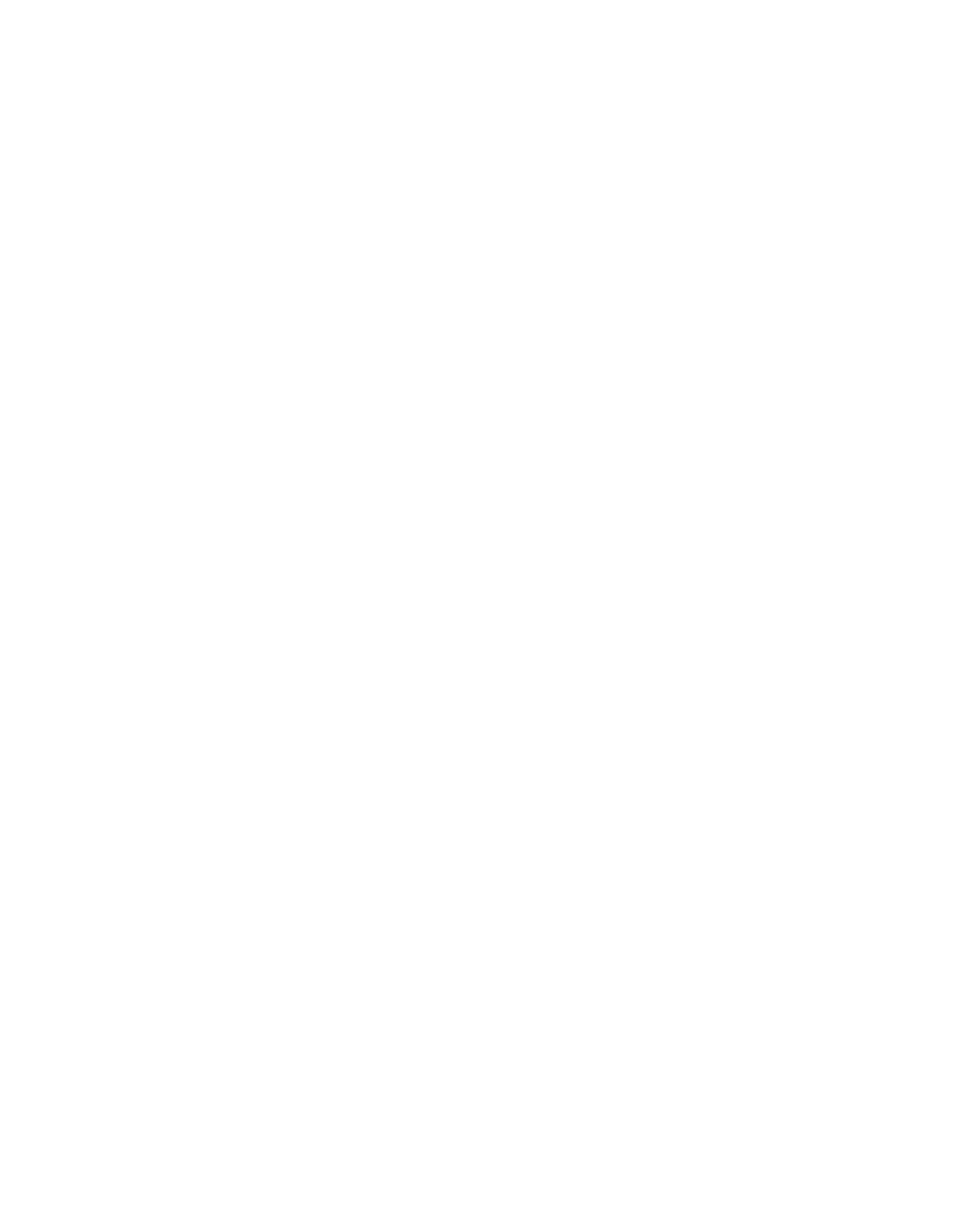Appendix E

October 14, 2011 Health Letter to Municipalities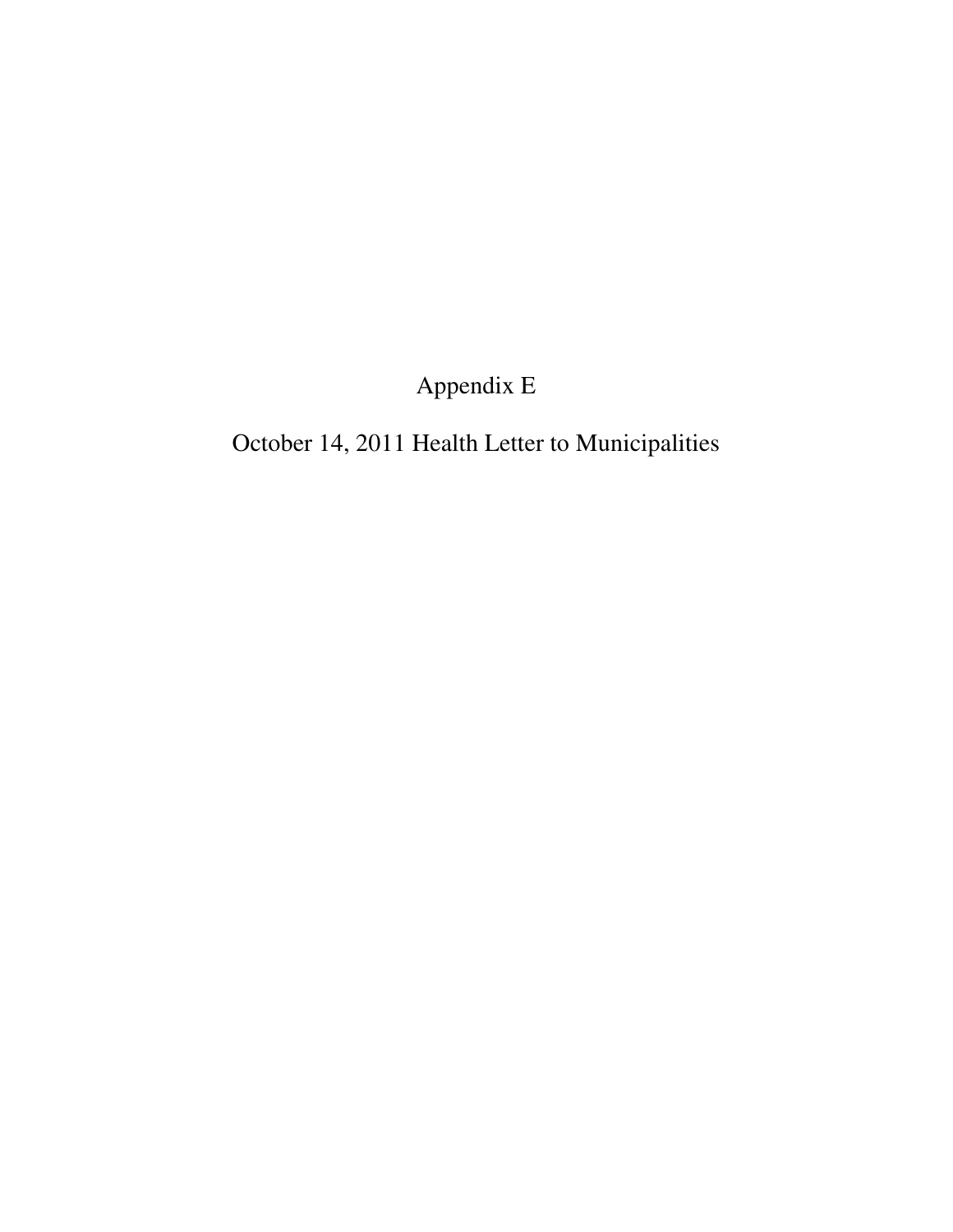

# **THE COUNTY OF CHESTER**

**COMMISSIONERS** Terence Farrell Kathi Cozzone Ryan Costello

MARGARET C. RIVELLO, M.B.A. County Health Director

COMMISSIONERS<br>
Terence Farrell<br>
Kathi Cozzone<br>
Ryan Costello<br>
MARGARET C. RIVELLO, West Chester, PA 19380-0990 DEPARTMENT Chester County Government Services **Center** 601 Westtown Road, Suite 290 West Chester, PA 19380-0990 610-344-6227FAX: 610-344-6727 www.chesco.org/health



October 14, 2011

Dear Municipal Official:

This letter is official notification to each Chester County municipality regarding the County's fourth revision to the Chester County Solid Waste Management Plan (1990), as provided for and required by the Municipal Waste This letter is official notification to each Chester County municipality regarding the County's fourth revision to<br>the Chester County Solid Waste Management Plan (1990), as provided for and required by the Municipal Waste<br> (e).

The proposed revision is deemed by the County to be a "non-substantial Plan revision" pursuant to  $\S272.252$  (e) (3) of Act 101. The Plan Revision will be an updated version of the existing Chester County Solid Waste Management Plan adopted by the County Commissioners in 1990 and revised in March 2007. The Revision will Management Plan adopted by the County Commissioners in 1990 and revised in March 2007. The Revis<br>consist of adding three secondary/designated sites to the Plan which can take Chester County generated municipal waste that either of the primary sites (Lanchester and SECCRA landfills) cannot manage. In addition, we are updating Table I, Chester County Municipal Recycling Program Summary. municipal waste that either of the primary sites (Lanchester and SECCRA landfills) cannot manage. In addition<br>we are updating Table I, Chester County Municipal Recycling Program Summary.<br>In accordance with §272.203 of Act Controls Controls Controls (Sovernment Services 672000 Controls (Sovernow Road, Sainte 2010)<br>
GARET C. RIVELLO, West Chester, PA 19380-0990<br>
A.<br>
A. (610-344-6222 PAX: 610-344-6727<br>
Uy Health Director<br>
Ordober 14, 2011<br>
Oc ing Chester County Solid Waste<br>vised in March 2007. The Revision will<br>take Chester County generated<br>A landfills) cannot manage. In addition,

Plan revision and the process that the County will follow in completing this task. The Chester County Solid Waste Advisory Committee will participate in this process by reviewing the County's proposed Plan Revision. lan revision and the process that the County will follow in completing this task. The Chester County Solid<br>Vaste Advisory Committee will participate in this process by reviewing the County's proposed Plan Revision.<br>hester

Chester County will follow the procedures as set forth in the 25 Pa. Code – Chapter 272 regulations with regard to the Plan revision process. A copy of the draft Plan Revision will be provided to you to comment on. Once the<br>document has been revised, we will send you a copy of the Plan Revision. If you have any questions, please<br>con document has been revised, we will send you a copy of the Plan Revision. If you have any questions, please contact me at  $(610)$  344-6233 or email me at mrivello@chesco.org.

Sincerely,

Margaret C. Rivello, MBA County Health Director

MCR/ifg

S:}MCR\SWPlan Second Revisions\Letter to Municipalities SWP Revision and Site Designation Ordinance Notice October 14 2011.doc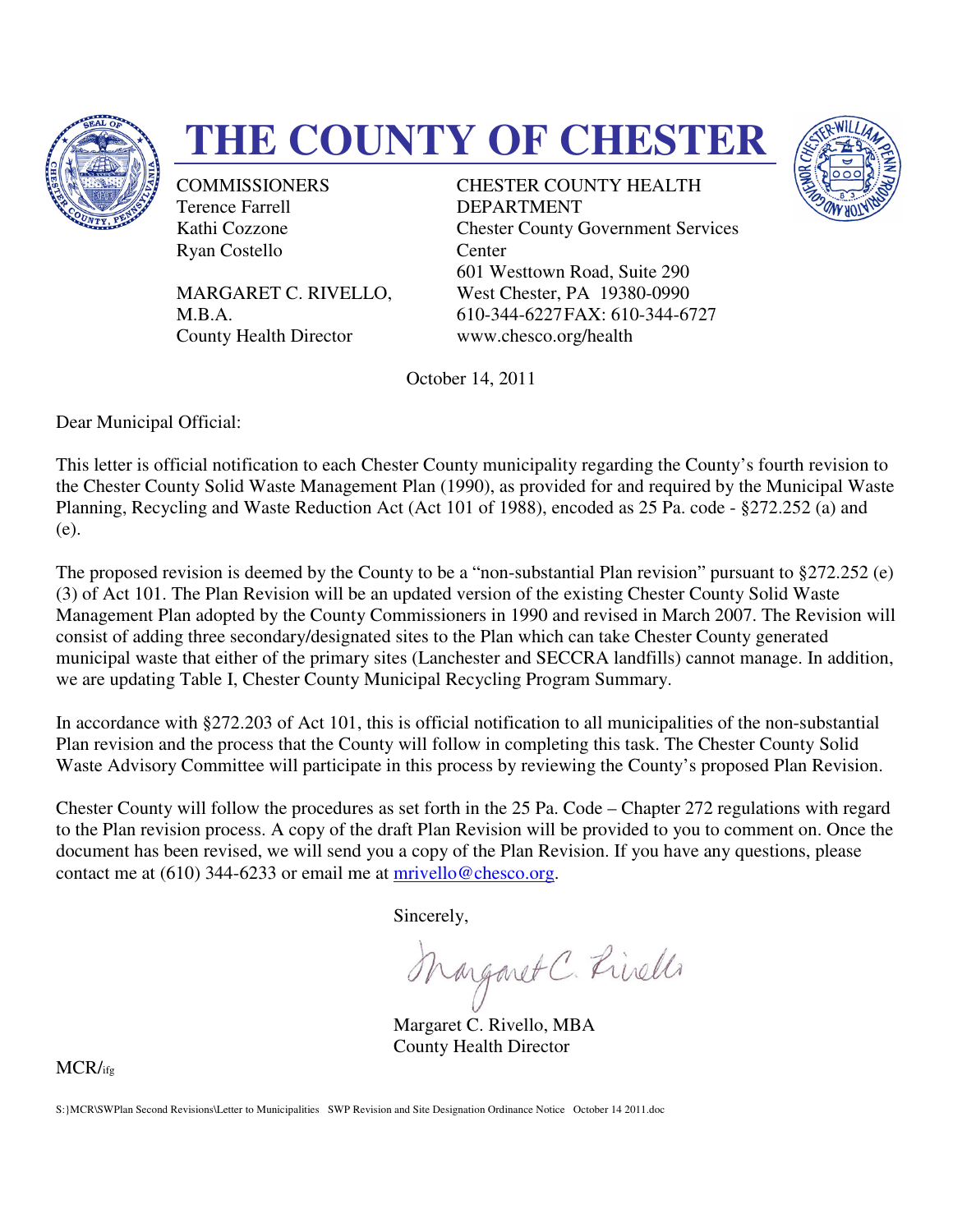### Appendix F

September 6, 2012 Health Department Letter to Municipalities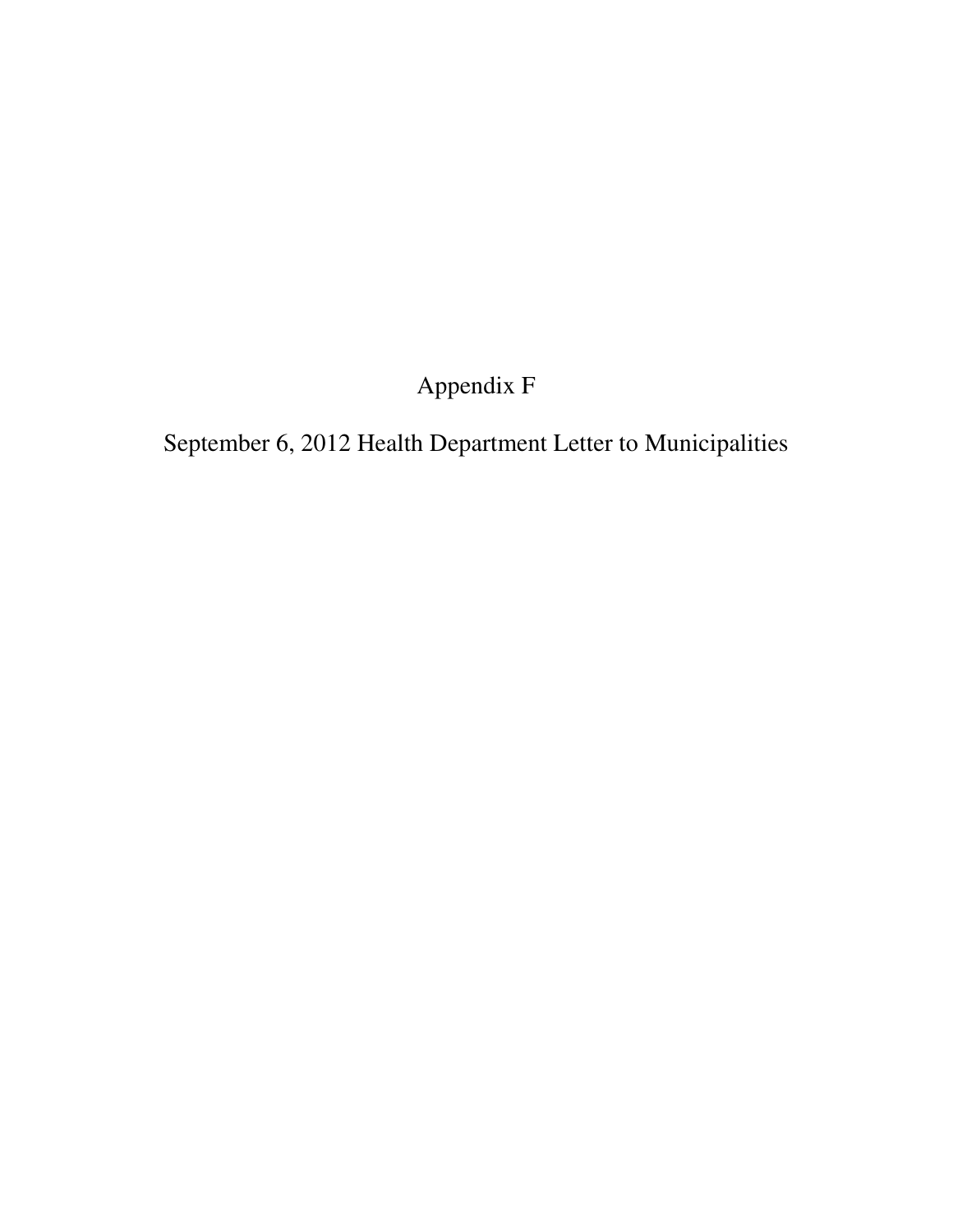

# **THE COUNTY OF CHESTER**

**COMMISSIONERS** Terence Farrell Kathi Cozzone Ryan Costello

MARGARET C. RIVELLO, M.B.A. County Health Director

COMMISSIONERS<br>
Terence Farrell<br>
Kathi Cozzone<br>
Ryan Costello<br>
MARGARET C. RIVELLO, West Chester, PA 19380-0990 DEPARTMENT Chester County Government Services **Center** 601 Westtown Road, Suite 290 West Chester, PA 19380-0990 610-344-6228FAX: 610-344-6727 www.chesco.org/health



September 6, 2012

TO: Chester County Municipalities

FROM: Margaret C. Rivello, MBA County Health Director

#### SUBJECT: Chester County Waste Management Plan Revision

On behalf of the Chester County Commissioners I am forwarding a copy of the proposed revision to the Chester County Municipal Waste Management Plan. The County of Chester has developed this revision to (1) update Table 1 Chester County Municipal Recycling Program Summary to add new mun required to recycle due to increased populations identified in the 2010 census; (2) update Table 4 Chester County By-Pass Disposal Facilities to delete a facility that has reached capacity and add a new facility that had petitioned to be included in the Chester County Municipal Waste Plan; and, (3) add further clarification to Section 3.3 Enforcement. indeed revision to the County of Chester has developed this revision to (1) u<br>Plan. The County of Chester has developed this revision to (1) u<br>ycling Program Summary to add new municipalities that are now recycle due to increased populations identified in the 2010 census; (2) update Table 4 Chester<br>Pass Disposal Facilities to delete a facility that has reached capacity and add a new facility tha<br>b be included in the Chester Chester County Government Services<br>
Center<br>
601 Westtown Road, Suite 290<br>
West Chester, PA 19380-0990<br>
610-344-6228FAX: 610-344-6727<br>
www.chesco.org/health<br>
eptember 6, 2012<br>
peptember 6, 2012<br>
12<br>
the Peptember 6, 2012<br>
1

As required by Act 101, we are submitting this non-substantial plan revision to each municipality within Chester County and to members of the Solid Waste Advisory Committee. The next step will be to have this revision formally approved by the Chester County Commissioners at one of their public meetings and then submit it to the Pennsylvania Department of Environmental Protection for final review and approval.

submit it to the Pennsylvania Department of Environmental Protection for final review and approval.<br>If you have any questions, I can be reached directly at 610-344-6233 or via email at <u>mrivello@chesco.org</u>

MCR/*ifg*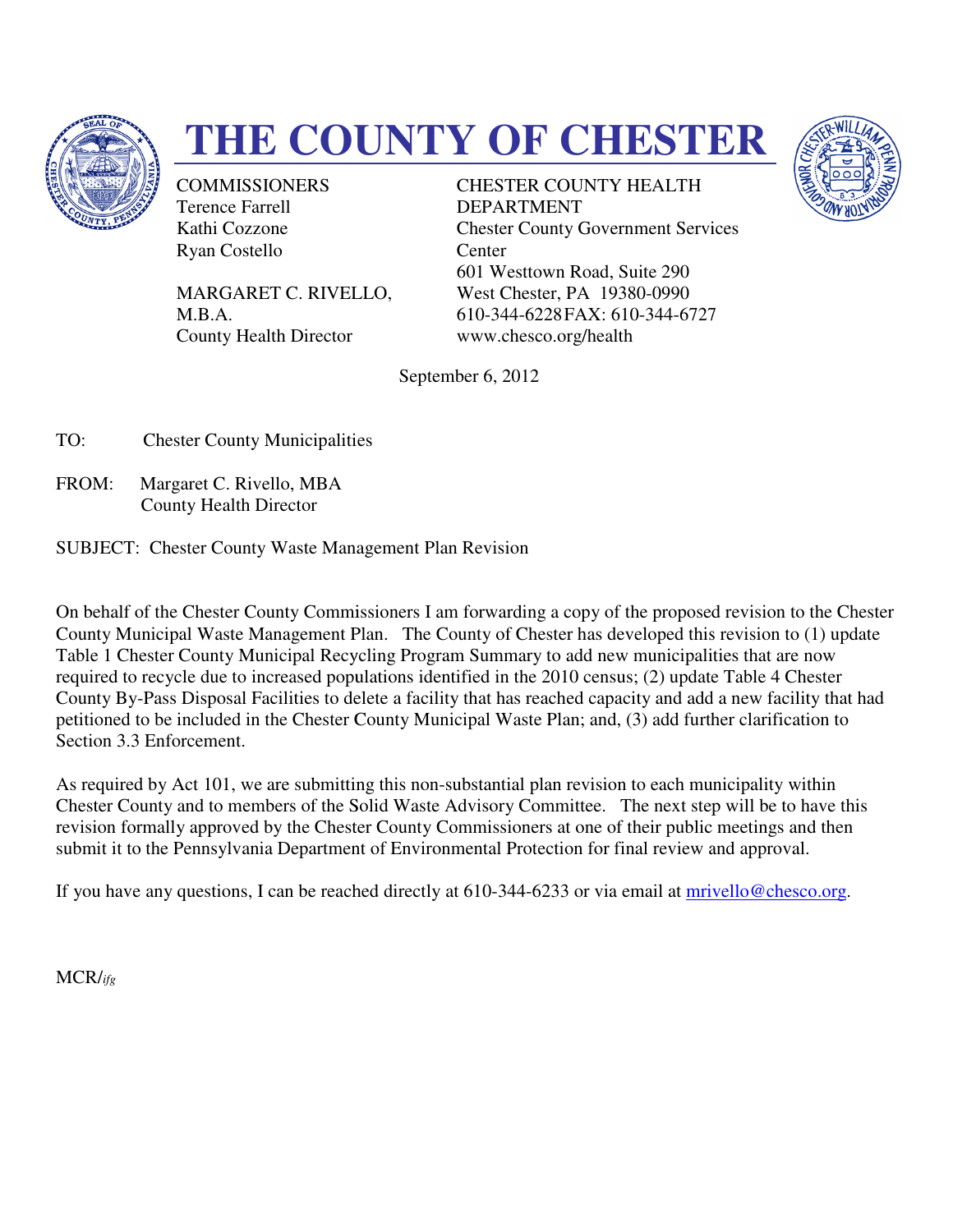Appendix G Table 1 Chester County Municipal Recycling Program Summary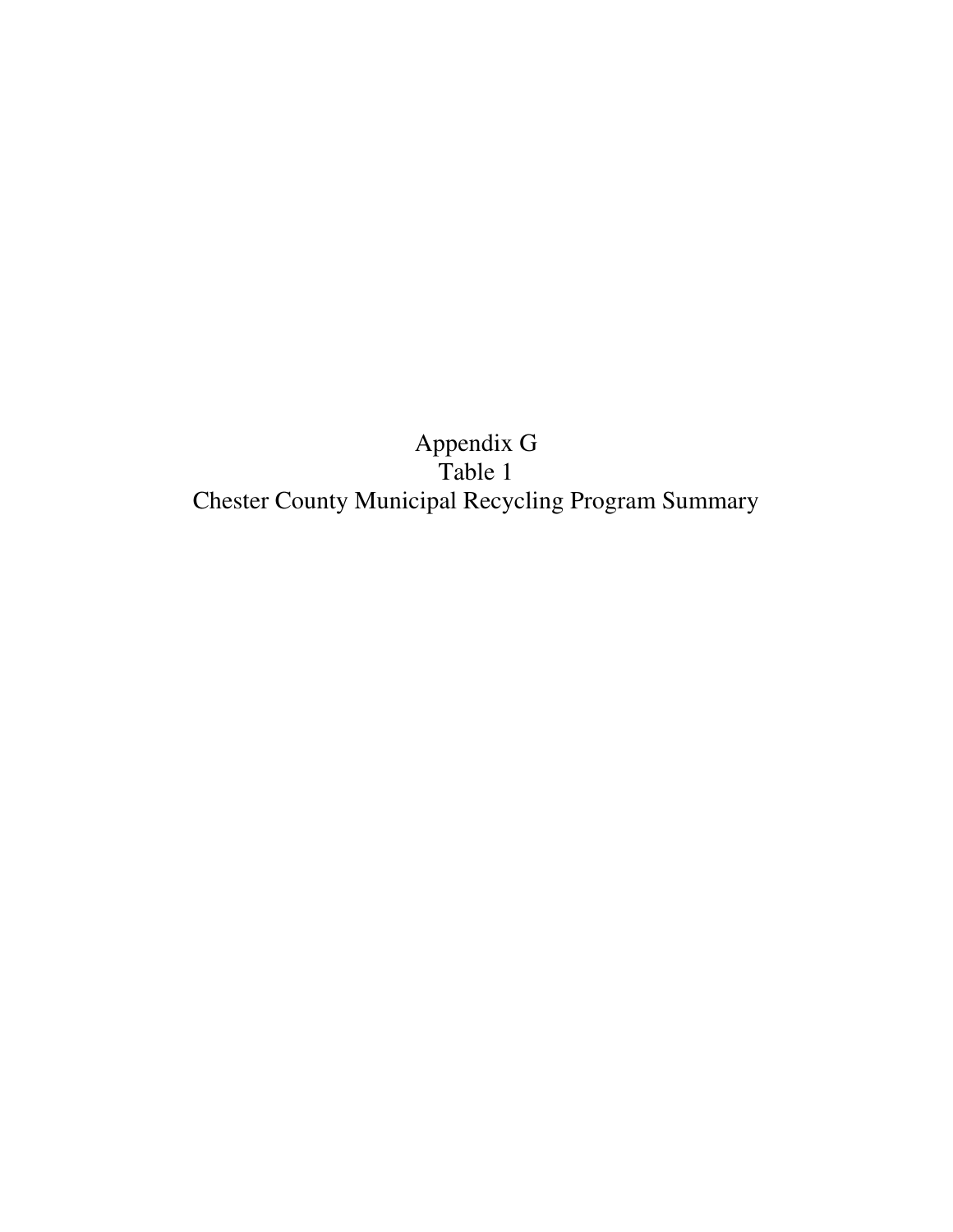| <b>Municipality</b>   | <b>Mandated</b>       | <b>Curbside</b>       | Drop-off            | <b>Composting Site</b> |
|-----------------------|-----------------------|-----------------------|---------------------|------------------------|
| Atglen Boro           |                       |                       | X                   |                        |
| <b>Avondale Boro</b>  |                       | X                     |                     | X                      |
| Birmingham Twp        | $X^*$                 | X-HO                  |                     |                        |
| Caln Twp.             | X                     | X                     |                     | X                      |
| Charlestown Twp.      | X                     | X-HO                  |                     |                        |
| Coatesville City      | X                     | $\mathbf X$           |                     |                        |
| Downingtown Boro      | $\overline{\text{X}}$ | X                     | $\mathbf X$         | X                      |
| East Bradford Twp.    | X                     | X                     | X                   |                        |
| East Brandywine Twp.  | X                     | $\mathbf X$           | $\mathbf X$         |                        |
| East Caln Twp.        | $\overline{X}^*$      | $\overline{X}$        | X                   |                        |
| East Coventry Twp.    | X                     |                       |                     |                        |
| East Fallowfield Twp. | X                     | $\mathbf X$           |                     |                        |
| East Goshen Twp.      | $\overline{\text{X}}$ | $\overline{\text{X}}$ |                     |                        |
| East Marlborough Twp. | $\overline{X}$        | X-HO                  | X**Unionville H.S.  |                        |
| East Nantmeal Twp.    |                       |                       |                     |                        |
| East Nottingham Twp.  | $\mathbf X$           |                       | $X^{**}$            |                        |
| East Pikeland Twp.    | X                     | X-HO                  | X                   | X                      |
| Easttown Twp.         | X                     | X                     |                     |                        |
| East Vincent Twp.     | X                     | X-HO                  |                     | Penn Organic           |
| East Whiteland Twp.   | $\overline{\text{X}}$ | X-HO                  |                     |                        |
| Elk Twp.              |                       |                       |                     |                        |
| <b>Elverson Boro</b>  | $X^*$                 | X                     | X                   |                        |
| Franklin Twp.         |                       |                       | $X^{**}$            |                        |
| Highland Twp.         |                       |                       |                     |                        |
| Honey Brook Boro      |                       | $\mathbf X$           |                     |                        |
| Honey Brook Twp.      | $\mathbf X$           |                       | Lanchester Landfill | Lanchester Landfill    |
| Kennett Twp.          | X                     | $X-HO$                | $X^{**}$            |                        |
| Kennett Square Boro   | $\overline{\text{X}}$ | $\mathbf X$           | X                   |                        |
| London Britain Twp.   |                       |                       | $\overline{X^{**}}$ |                        |
| Londonderry Twp.      |                       |                       | $X^{**}$            |                        |

London Grove Twp. X X-HO SECCRA Landfill SECCRA Landfill<br>Lower Oxford Twp. X<sup>\*\*</sup>

North Coventry Twp. X X-HO X Arborganic Acres

Eondonderry Twp.<br>
Eondon Grove Twp.<br>
X X-HO SECCRA Landfill

New London Twp.<br>
North Coventry Twp.<br>
X X-HO X<br>
X

Oxford Boro X X-HO X

#### TABLE 1 CHESTER COUNTY MUNICIPAL RECYCLING PROGRAM SUMMARY

mandated under Act 101 to establish recycling programs

New Garden Twp. X

Malvern Boro X<sup>\*</sup> X

Modena Boro X<sup>\*</sup> X<br>
New Garden Twp. X X X-HO

\*\* Operated by SECCRA

Newlin Twp.

Lower Oxford Twp.

\* Not

HO-Homeowner Contracts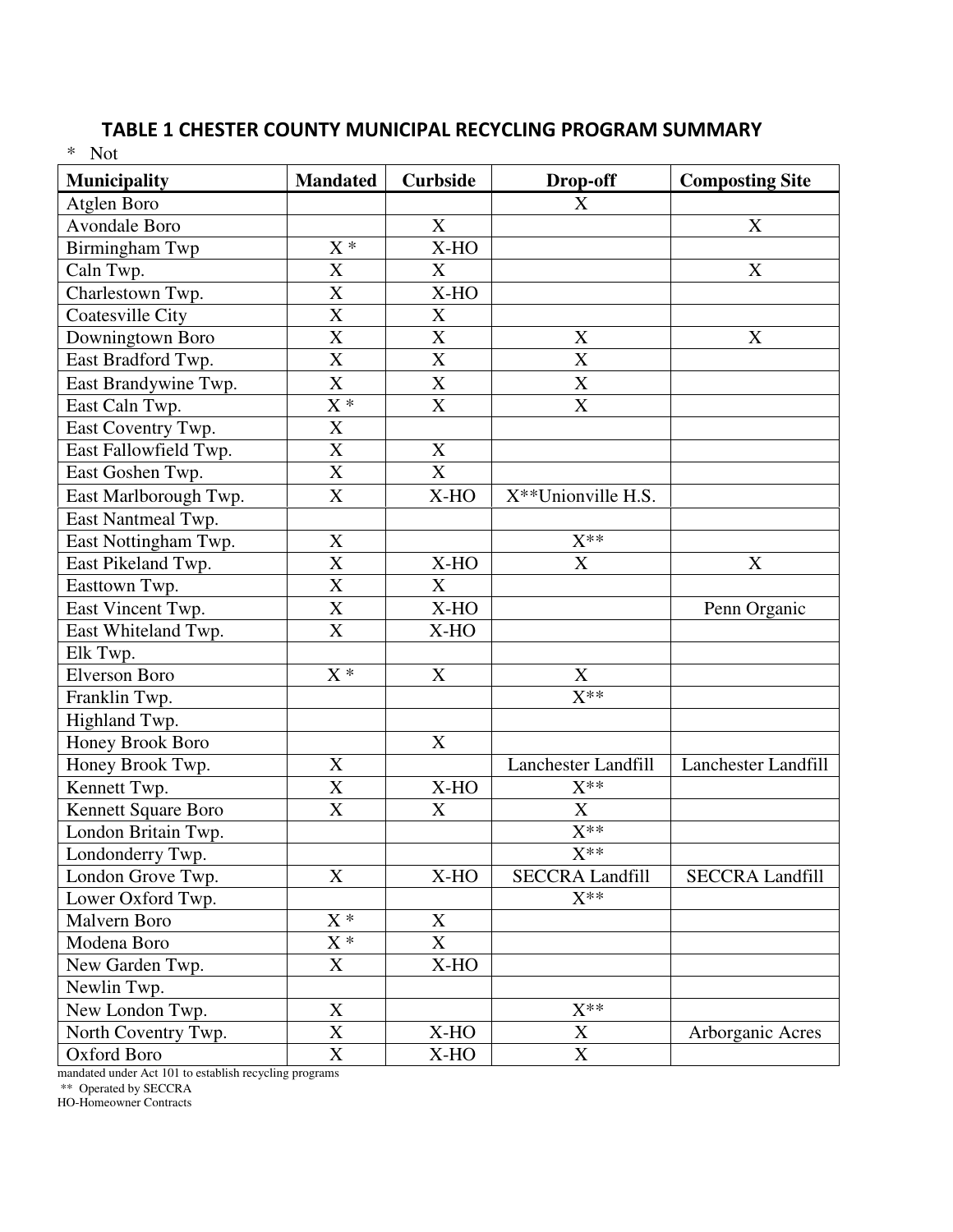| <b>Municipality</b>     | <b>Mandated</b> Curbside  |                           | Drop-off    | <b>Composting Site</b>    |
|-------------------------|---------------------------|---------------------------|-------------|---------------------------|
| Parkesburg Boro         | $\mathbf{X}$ *            | X                         |             |                           |
| Penn Twp.               | $\mathbf X$               |                           | X** Dansko  |                           |
| Pennsbury Twp.          |                           |                           | $X^{**}$    |                           |
| Phoenixville Boro       | X                         | X                         |             | X                         |
| Pocopson Twp.           | $\mathbf{X}$ *            | X-HO                      | $X^{**}$    |                           |
| Sadsbury Twp.           | $\mathbf{X}$ *            | X                         |             |                           |
| Schuylkill Twp.         | X                         | X-HO                      | X           | $\boldsymbol{\mathrm{X}}$ |
| South Coatesville Boro  | $X^*$                     | X                         |             | X                         |
| South Coventry Twp.     |                           |                           |             |                           |
| <b>Spring City Boro</b> |                           | X                         |             | $\boldsymbol{\mathrm{X}}$ |
| Thornbury Twp.          |                           |                           |             |                           |
| Tredyffrin Twp.         | $\boldsymbol{\mathrm{X}}$ | X-HO                      |             | $\mathbf X$               |
| Upper Oxford Twp.       |                           |                           | $X^{**}$    |                           |
| Upper Uwchlan Twp.      | $\boldsymbol{\mathrm{X}}$ | $\boldsymbol{\mathrm{X}}$ |             |                           |
| Uwchlan Twp.            | X                         | X                         |             |                           |
| Valley Twp.             | $\mathbf X$               | $\mathbf X$               |             |                           |
| Wallace Twp.            |                           |                           |             |                           |
| Warwick Twp.            |                           |                           |             |                           |
| West Bradford Twp.      | X                         | X                         | $\mathbf X$ | X                         |
| West Brandywine Twp.    | $\mathbf X$               | X                         | X           | X-Vollmecke Orchard       |
| West Caln Twp.          | $\mathbf X$               | $\mathbf X$               |             |                           |
| West Chester Boro       | $\boldsymbol{\mathrm{X}}$ | X                         |             | $\mathbf X$               |
| West Fallowfield Twp.   |                           |                           | X           |                           |
| West Goshen Twp.        | X                         | X                         |             |                           |
| <b>West Grove Boro</b>  | $\mathbf{X}$ *            | $\mathbf X$               | $\mathbf X$ |                           |
| West Marlborough Twp.   |                           |                           |             |                           |
| West Nantmeal Twp.      |                           |                           |             |                           |
| West Nottingham Twp.    | $X^*$                     | X                         | $X^{**}$    |                           |
| West Pikeland Twp.      |                           |                           |             |                           |
| West Sadsbury Twp.      | $\mathbf{X}$ *            | X-HO                      | $\mathbf X$ |                           |
| Westtown Twp.           | X                         | X                         |             |                           |
| West Vincent Twp.       | $\mathbf{X}^{\,*}$        | X-HO                      |             |                           |
| West Whiteland Twp.     | $\mathbf X$               | X                         |             |                           |
| Willistown Twp.         | X                         | X-HO                      |             |                           |
| <b>Totals</b>           | 51                        | 49                        | 30          | 16                        |

#### **TABLE 1 (continued)**  TABLE 1 CHESTER COUNTY MUNICIPAL RECYCLING PROGRAM SUMMARY

\* Not mandated under Act 101 to establish recycling programs

\*\* Operated by SECCRA

HO-Homeowner Contracts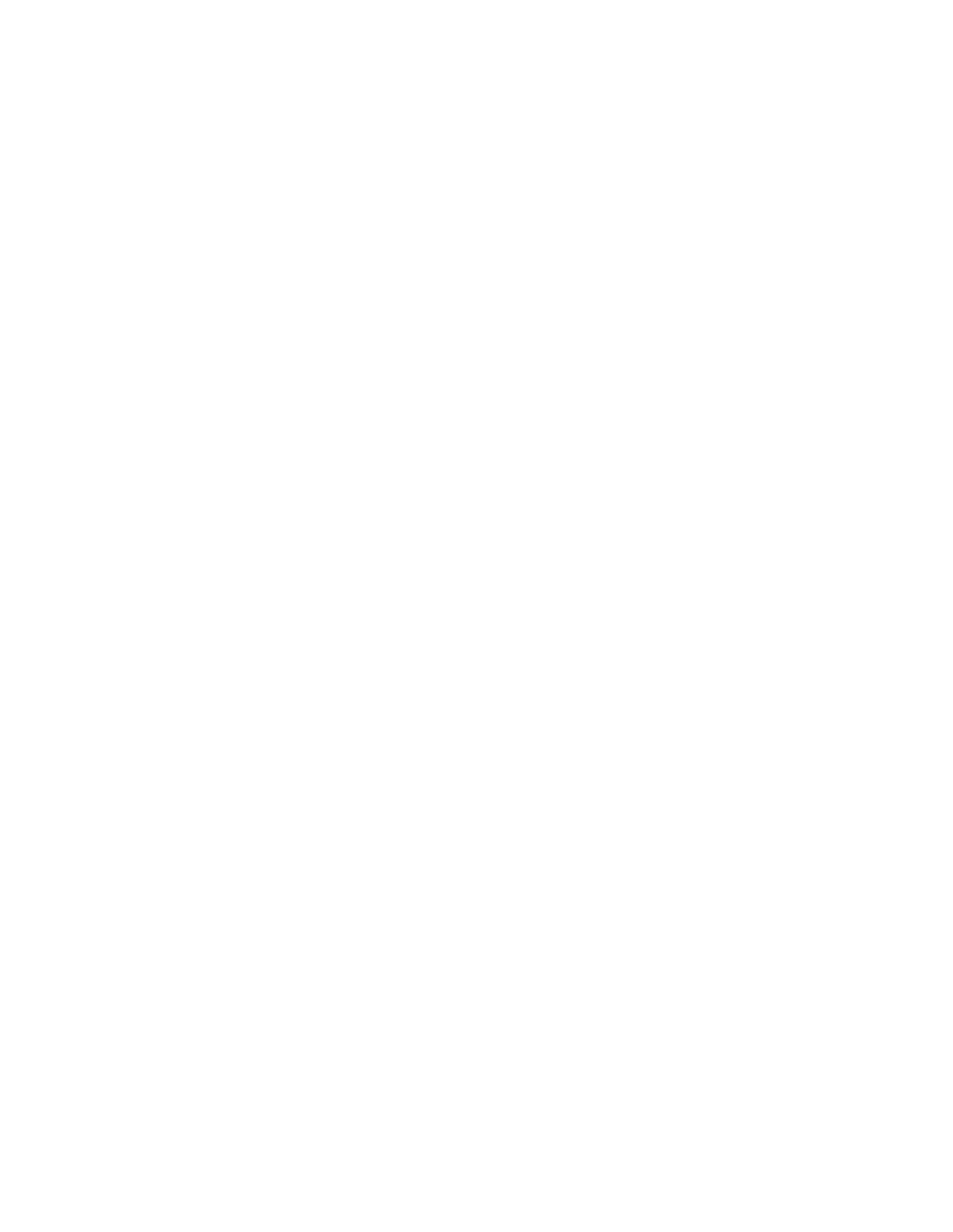### Appendix H

Table 4 List of Chester County By-Pass Disposal Facilities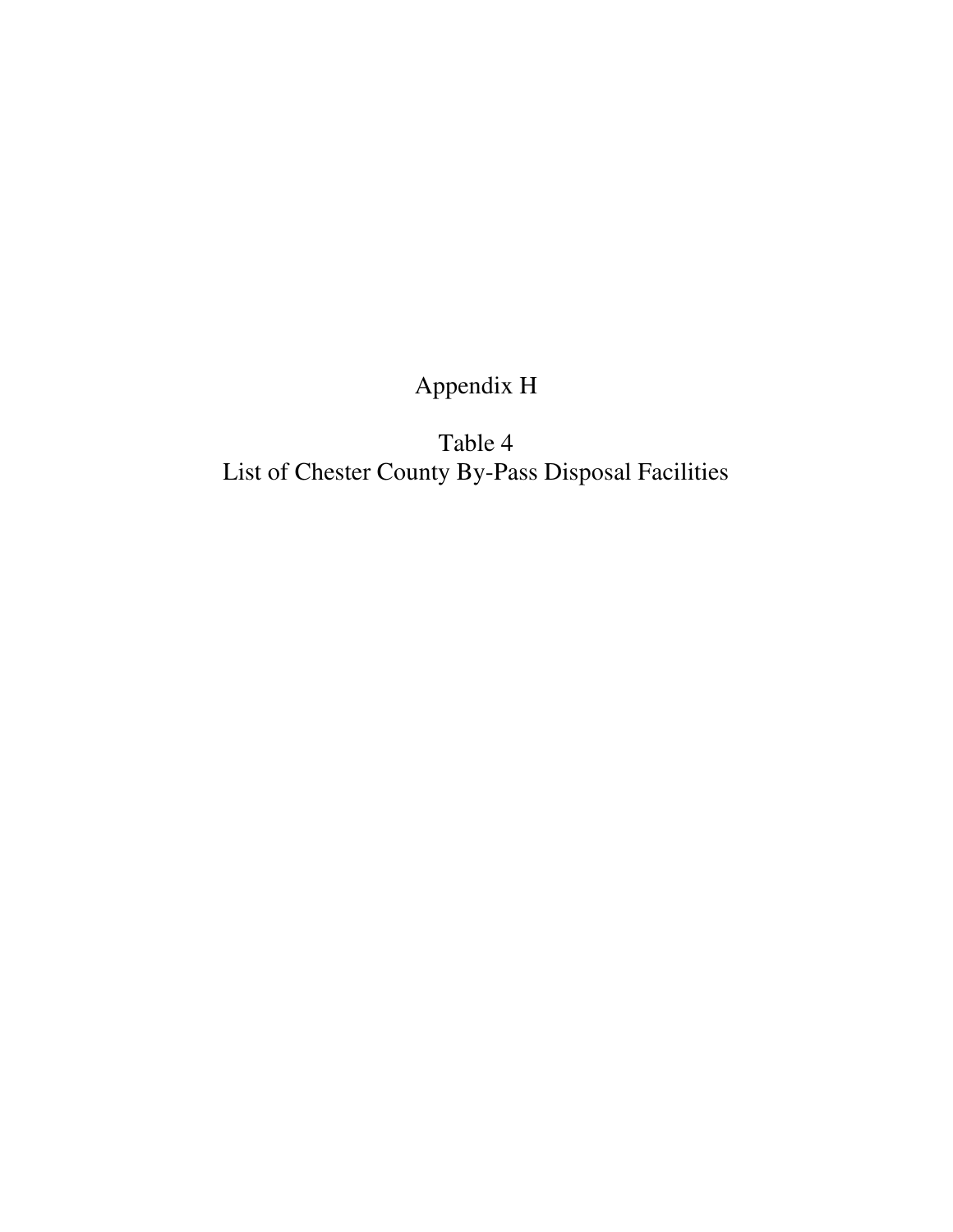#### **TABLE 4 LIST OF CHESTER COUNTY BY-PASS DISPOSAL FACILITIES<sup>4</sup>**

| <b>ADV</b> | Company                 | <b>Facility</b>                   | Location                | <b>Phone</b>     |
|------------|-------------------------|-----------------------------------|-------------------------|------------------|
|            | Solid Waste Service,    | <b>Pioneer Crossing Landfill</b>  | 727 Redlane Rd.,        | 610-582-         |
| 1,000      | Inc., T/A JP Mascaro    | Permit #100346<br>Birdsboro, PA   |                         | 2900             |
|            | Republic Services of    | Conestoga Landfill                | 420 Quarry Road         | 610-286-         |
| 7,210      | Pennsylvania, LLC.      | Permit #101509                    | Morgantown, PA<br>19543 | 6844             |
|            | Republic Services of    | Modern Landfill                   | 4400 Mount Pisgah       | 717-246-         |
| 4,667      | Pennsylvania, LLC       | Permit #100113                    | Rd,<br>York, PA         | 2686             |
|            | Republic Services of    | Honey Go Run Landfill             | Perry Hall, MD          | 484-444-         |
| N/A        | Pennsylvania, LLC       | Permit #MD2002 - WRF0579          |                         | 0981             |
|            | Republic Services of    | The 623 Inc. Landfill             | Rockville, VA           | 804-749-         |
| N/A        | Pennsylvania, LLC       | Permit #SW506                     |                         | 3805             |
|            | <b>ONYX</b> Lancaster,  | Milton Grove C&D Landfill         | Elizabethtown, PA       | 717 653-4686     |
| 1,000      | <b>LLC</b>              | Permit #101559                    |                         |                  |
|            | Waste Management,       | G.R.O.W.S. North Landfill         | Morrisville, PA         | 215-428-<br>4390 |
| 10,000     | Inc                     | Permit #101680                    |                         |                  |
|            | Waste Management,       | Tullytown Landfill                | Morrisville, PA         | 215 736-         |
| 8,333      | Inc                     | Permit #101149                    |                         | 9400             |
|            | Waste Management,       | <b>Wheelabrator WTE</b>           | Morrisville, PA         | 215 736-9400     |
| 2,800      | Inc                     | Permit #400633                    |                         |                  |
|            | <b>Delaware County</b>  | Rolling Hills Landfill            | Boyertown, PA           | 610 367-2373     |
| 3,200      | Solid Waste Authority   | Permit #100345                    |                         |                  |
|            | <b>Interstate Waste</b> | <b>Cumberland County Landfill</b> | Shippensburg, PA        | 717-423-         |
| 1,500      | Services                | Permit #100945                    |                         | 5917             |
|            | <b>Interstate Waste</b> | WSI Sandy Run Landfill            | Hopewell, PA            |                  |
| 750        | Services                | Permit #101538                    |                         | 5001             |
|            | <b>Interstate Waste</b> | <b>Mostoller Landfill</b>         |                         | 814-444-         |
| 2,000      | Services                | Permit #101571                    | Somerset, PA            | 0112             |

 **4 Solid Waste Haulers must receive written approval from the owner of the Primary Disposal Facility listed in Table 1 and 2 to divert Municipal Waste to a By-Pass Disposal Facility.**